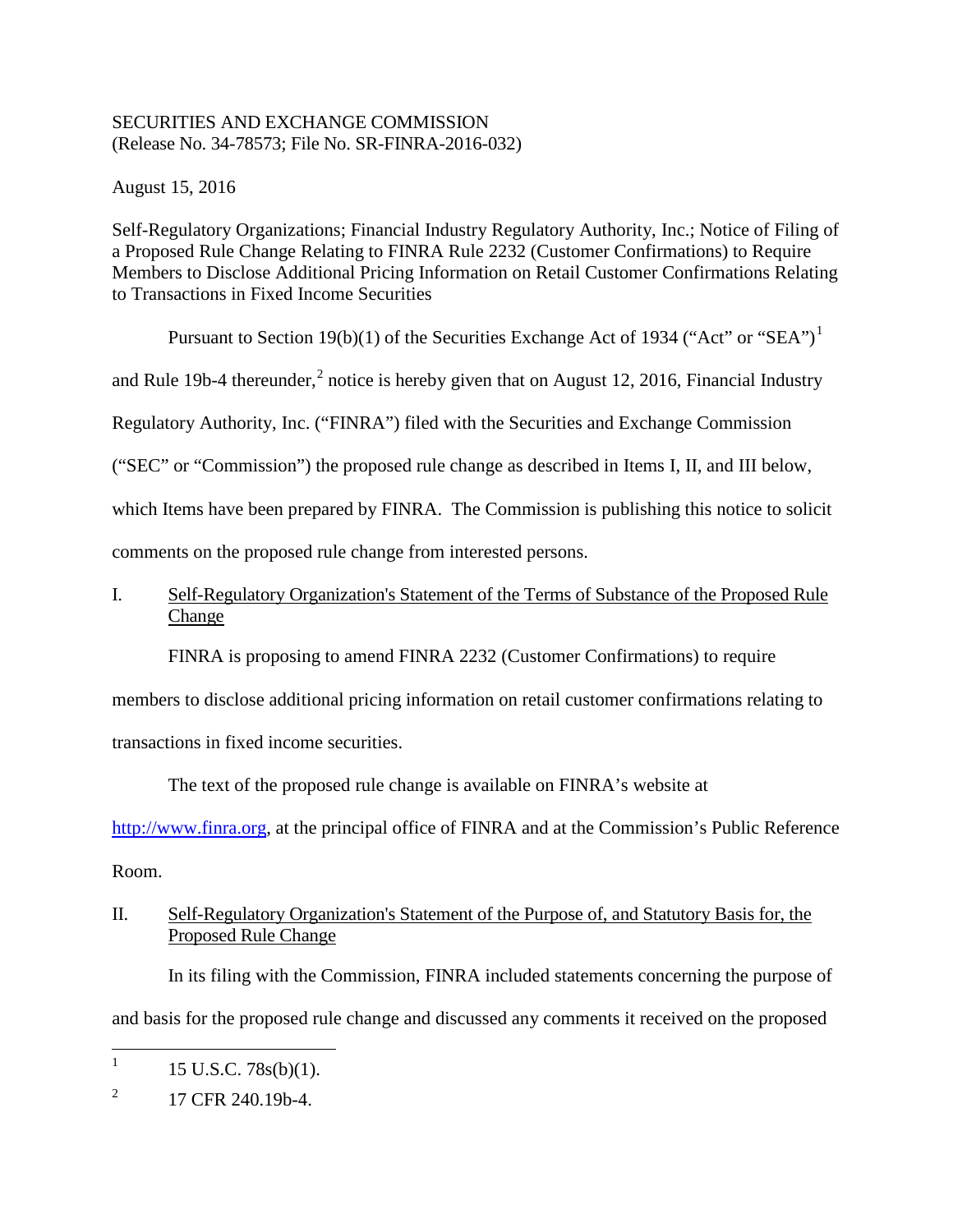rule change. The text of these statements may be examined at the places specified in Item IV below. FINRA has prepared summaries, set forth in sections A, B, and C below, of the most significant aspects of such statements.

## A. Self-Regulatory Organization's Statement of the Purpose of, and the Statutory Basis for, the Proposed Rule Change

1. Purpose

FINRA is proposing to amend Rule 2232 to require members to provide additional pricing information on customer confirmations in connection with non-municipal fixed income transactions with retail customers. Specifically, if a member trades as principal with a noninstitutional customer in a corporate debt or agency debt security, the member must disclose the member's mark-up or mark-down from the prevailing market price for the security on the customer confirmation, if the member also executes one or more offsetting principal transaction(s) on the same trading day on the same side as the customer trade, the aggregate size of which meets or exceeds the size of the customer trade.

While members are already required, pursuant to SEA Rule 10b-10, to provide customers with pricing information, including transaction cost information, in connection with transactions in equity securities where the member acted as principal, no comparable requirement currently exists for transactions in fixed income securities.<sup>3</sup> Based on statistics that are discussed in

 <sup>3</sup> See 17 CFR 240.10b-10. Under Rule 10b-10, where a member is acting as principal for its own account and is not a market maker in an equity security, and receives a customer order in that equity security that it executes by means of a principal trade to offset the contemporaneous trade with the customer, the rule requires the member to disclose the difference between the price to the customer and the dealer's contemporaneous purchase (for customer purchases) or sale price (for customer sales). See Rule  $10b-10(a)(2)(ii)(A)$ . Where the firm acts as principal for any other transaction in an NMS stock, or an equity security that is listed on a national securities exchange and is subject to last sale reporting, the rule requires the member to report the reported trade price, the price to the customer in the transaction, and the difference, if any, between the reported trade price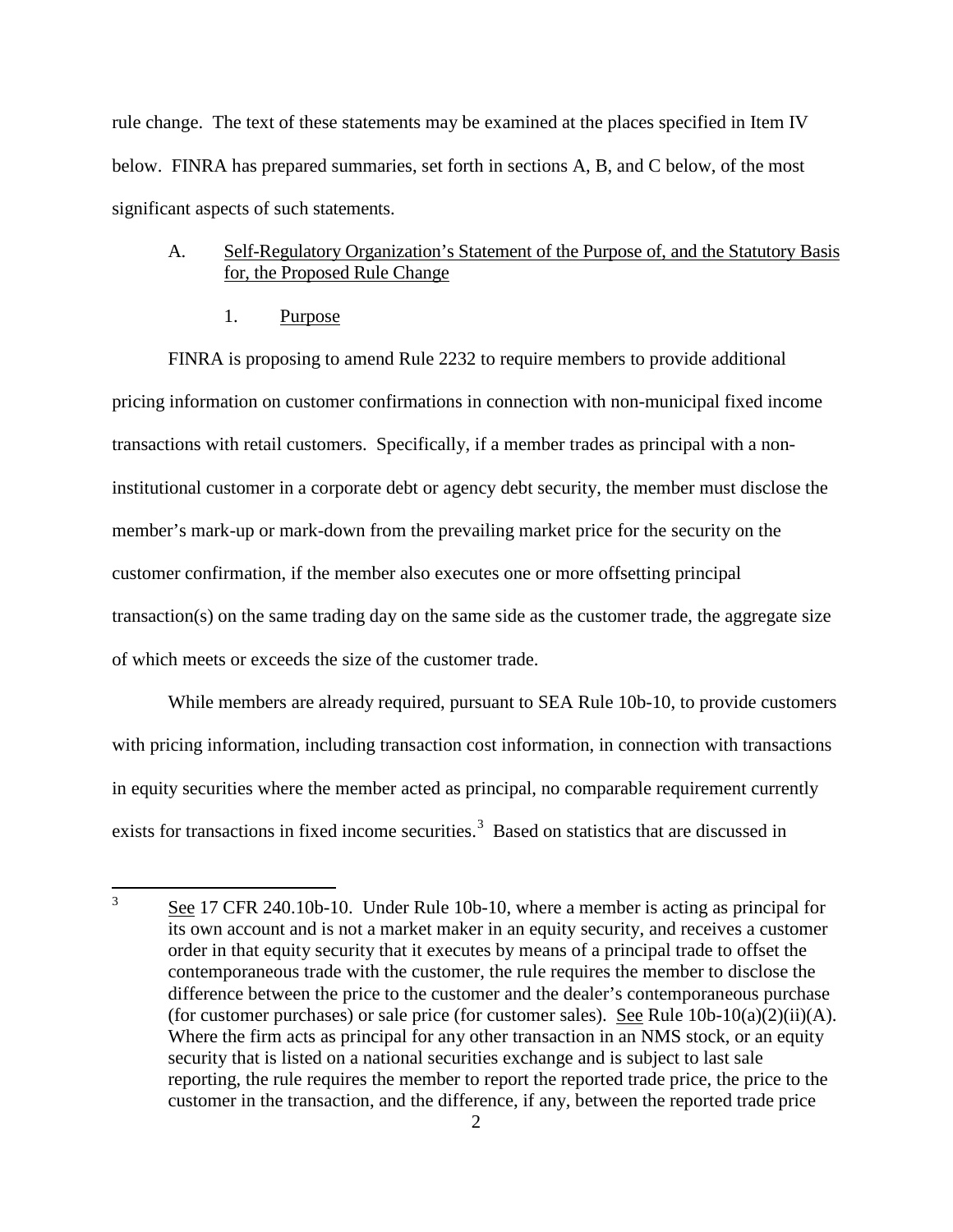greater detail below, FINRA believes that some customers pay materially higher mark-ups or mark-downs in retail size trades than other customers for the same fixed income security. FINRA believes that the proposed requirement will provide meaningful and useful pricing information to retail customers in fixed income securities. FINRA believes that the proposal will better enable customers to evaluate the cost and quality of the execution service that members provide, will promote transparency into firms' pricing practices, and will encourage communications between firms and their customers about the pricing of their fixed income transactions.

As described in greater detail in Item II.C. below, FINRA initially solicited comment on a related proposal in Regulatory Notice 14-52 ("initial proposal"), $4$  and subsequently on a revised proposal in Regulatory Notice 15-36 ("revised proposal").<sup>5</sup> FINRA also has been working with the MSRB to develop similar proposals, as appropriate, to ensure consistent disclosures to customers across debt securities and to reduce the operational burdens for firms that trade multiple fixed income securities. As such, the MSRB has been developing its own pricing information disclosure proposal, and FINRA and the MSRB published their initial and revised proposals concurrently.<sup>6</sup> FINRA understands that the MSRB intends to file a substantially similar rule change.

Provided below is a more detailed description of each aspect of the proposed rule change. Scope of the Disclosure Requirement

 $\overline{a}$ 

and the price to the customer. See Rule  $10b-10(a)(2)(ii)(B)$ .

<sup>&</sup>lt;sup>4</sup> See Regulatory Notice 14-52 (November 2014).

<sup>&</sup>lt;sup>5</sup> See Regulatory Notice 15-36 (October 2015).

<sup>&</sup>lt;sup>6</sup> See MSRB Regulatory Notice 2015-16 (September 2015), MSRB Regulatory Notice 2014-20 (November 2014).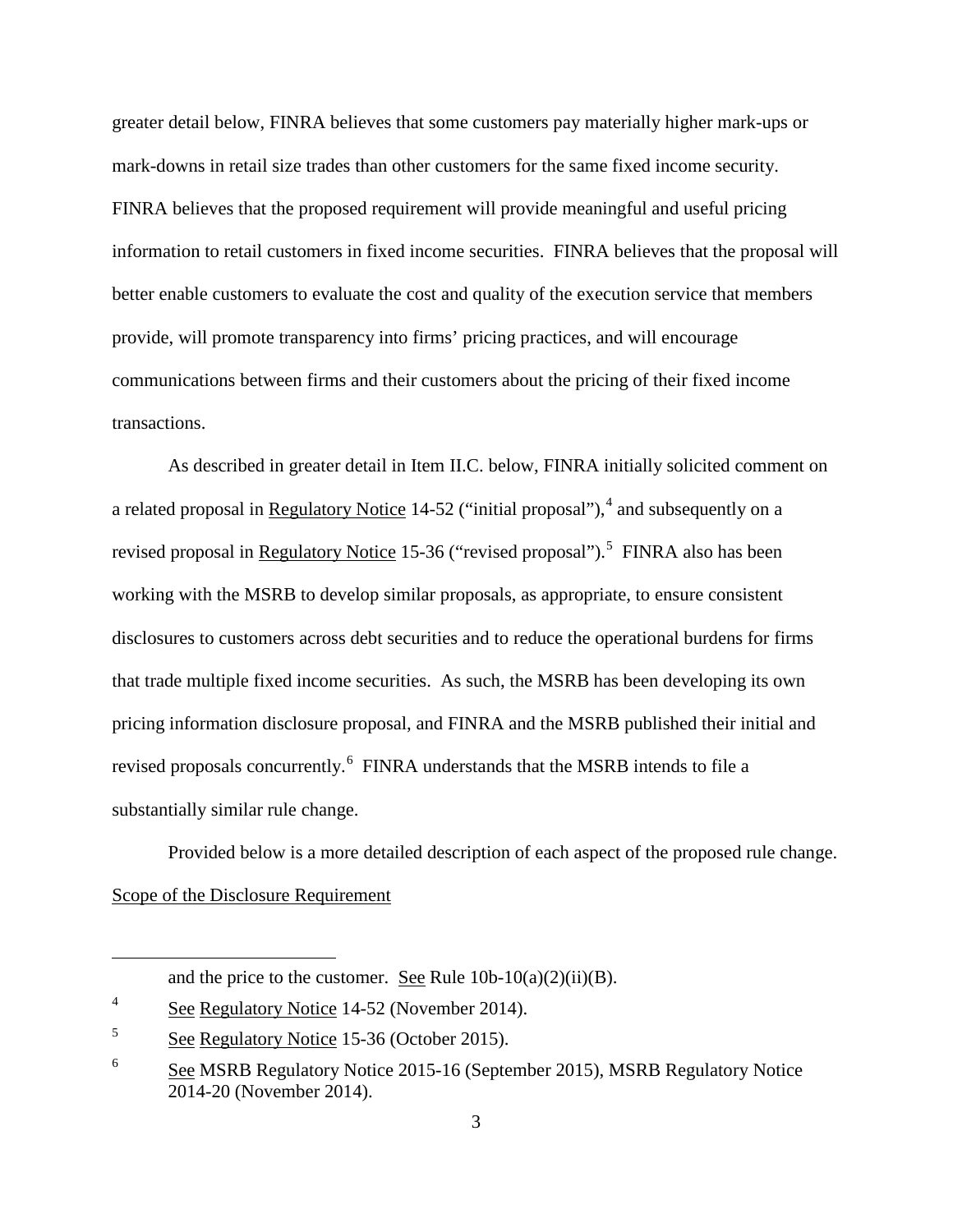The proposed rule applies where the member buys (or sells) a security on a principal basis from (or to) a non-institutional customer and engages in one or more offsetting principal trades on the same trading day in the same security, where the size of the member's offsetting principal trade(s), in the aggregate, equals or exceeds the size of the customer trade. A noninstitutional customer is a customer account that is not an institutional account, as defined in Rule  $4512(c)$ .<sup>7</sup> In addition, the proposed rule applies only to transactions in corporate debt securities, as defined in the proposed rule,<sup>8</sup> and agency debt securities, as defined in Rule 6710(1). $9$ 

FINRA believes that the proposed rule provides meaningful pricing information to individual investors that would most benefit from such disclosure, while not imposing unduly burdensome disclosure requirements on members. FINRA believes that requiring disclosure for retail customers, i.e., accounts that are not institutional accounts, is appropriate because retail

<sup>&</sup>lt;sup>7</sup> Rule 4512(c) defines an institutional account as an account of "(1) a bank, savings and loan association, insurance company or registered investment company; (2) an investment adviser registered either with the SEC under Section 203 of the Investment Advisers Act or with a state securities commission (or any agency or office performing like functions); or (3) any other person (whether a natural person, corporation, partnership, trust or otherwise) with total assets of at least \$50 million."

<sup>&</sup>lt;sup>8</sup> The proposed rule defines a corporate debt security as a "debt security that is United States ("U.S.") dollar-denominated and issued by a U.S. or foreign private issuer and, if a 'restricted security' as defined in Securities Act Rule 144(a)(3), sold pursuant to Securities Act Rule 144A, but does not include a Money Market Instrument as defined in Rule 6710(o) or an Asset-Backed Security as defined in Rule 6710(cc)."

<sup>&</sup>lt;sup>9</sup> Rule 6710(1) defines an agency debt security as "a debt security (i) issued or guaranteed by an Agency as defined in paragraph (k); or (ii) issued or guaranteed by a Government-Sponsored Enterprise as defined in paragraph (n). The term excludes a U.S. Treasury Security as defined in paragraph (p) and a Securitized Product as defined in paragraph (m), where an Agency or a Government-Sponsored Enterprise is the Securitizer as defined in paragraph (s) (or similar person), or the guarantor of the Securitized Product." To make the proposed changes to Rule 2232 applicable to agency debt securities, as part of this proposal, FINRA will amend Rule 0150 to add Rule 2232 to the list of FINRA rules that apply to "exempted securities," except municipal securities.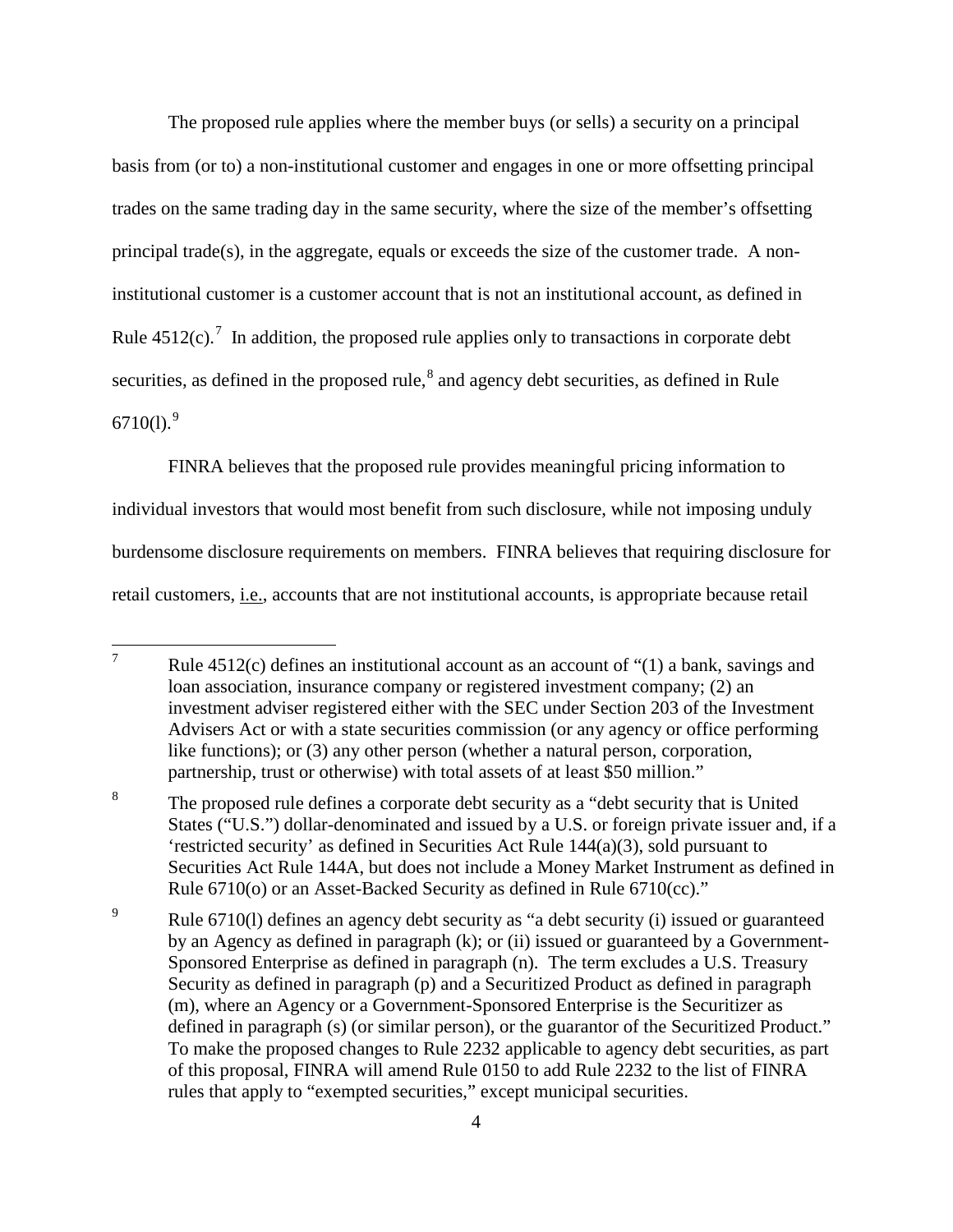customers typically have less ready access to market and pricing information than institutional customers. FINRA believes that using the definition of an institutional account as set forth in Rule 4512(c) to define the scope of the proposal is appropriate because firms use this definition in other rule contexts, therefore reducing the implementation costs associated with this proposal.<sup>10</sup>

### Same Day Triggering Timeframe

FINRA believes that it is appropriate to require disclosure of the mark-up or mark-down where the firm's offsetting principal trade(s) equaled or exceeded the size of the customer trade on the same trading day. To the extent that a member will often use its contemporaneous cost or proceeds, e.g., the price it paid or received for the bond, as the prevailing market price for purposes of calculating the mark-up or mark-down, FINRA believes that limiting the disclosure to those instances where there is an offsetting trade in the same trading day will reduce the variability of the mark-up and mark-down calculation.

As is discussed in greater detail in Item II.C., a number of commenters stated that the window for triggering disclosure should be limited to two hours. Among other things, commenters argued that a two-hour window would be easier to implement, and would more closely capture riskless principal trades, which would align the proposed disclosure to the riskless principal disclosure requirements for equity securities under Rule 10b-10.

As is also discussed below, FINRA has generated statistics, based on trade data reported

<sup>&</sup>lt;sup>10</sup> As discussed in greater detail below, FINRA initially proposed that the disclosure requirement would apply to customer trades of a "qualifying size," which was defined as customer transactions involving 100 bonds or less or bonds with a face amount of \$100,000 or less, based on reported quantity. In response to comments that the proposed size-based standard could either exclude retail customer transactions above that amount from the proposed disclosure, or subject institutional transactions below that amount to the proposed disclosure, FINRA revised the proposal to incorporate the Rule 4512(c) definition of an institutional account.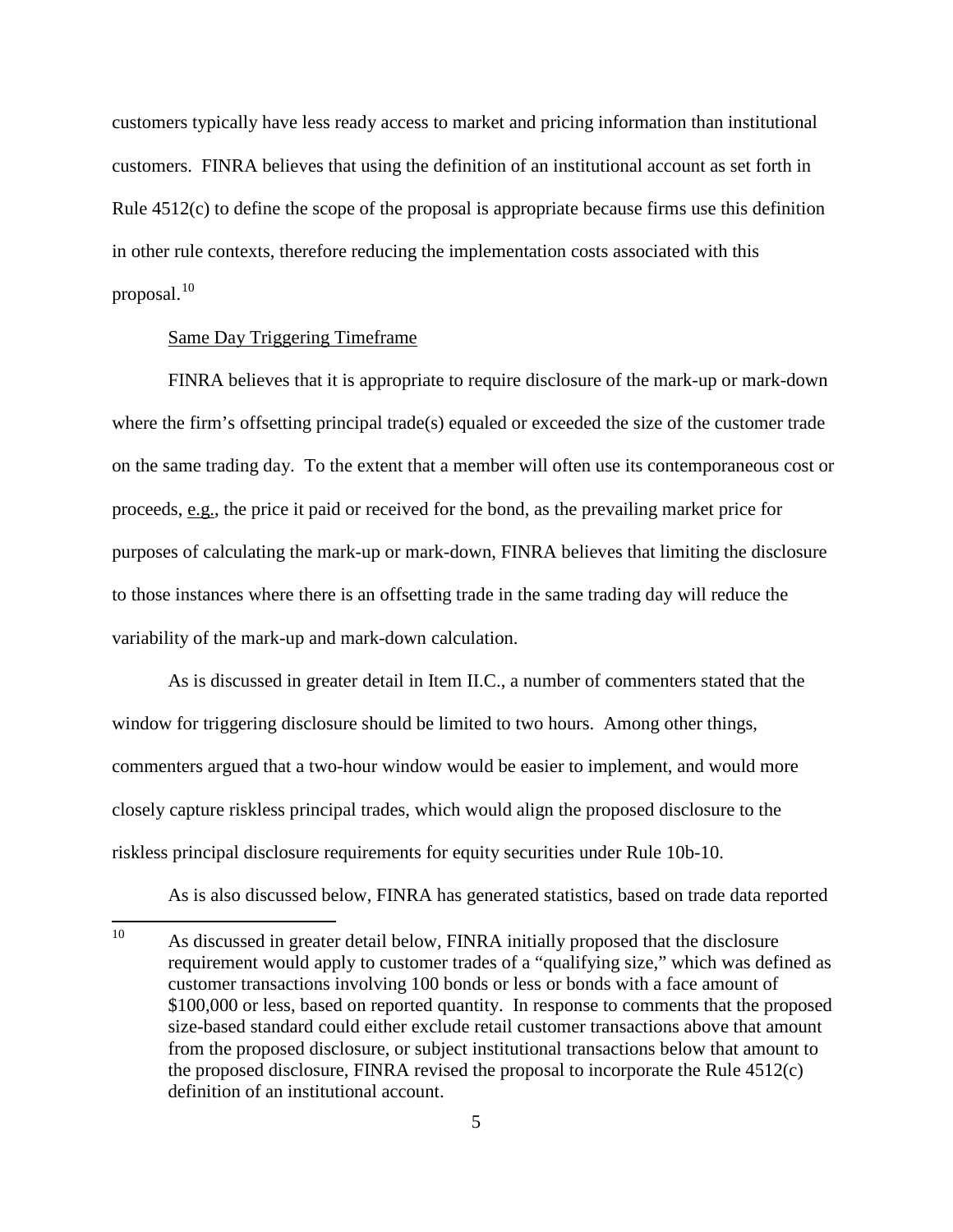to the Trade Reporting and Compliance Engine ("TRACE"), that indicate that the majority of firm principal/customer trades that occur within the same trading day occur within thirty minutes of one another. Nonetheless, FINRA believes that there are added benefits to requiring disclosure for trades that occur within the same trading day, rather than only trades that occur within two hours. First, the full-day window will ensure that more investors receive mark-up or mark-down disclosure, even where their trades occur more than two-hours from the firm principal trade (but still occur on the same trading day). Second, the full-day window may make members less likely to alter their trading patterns in response to the proposed rule, as members would be required to hold positions overnight to avoid the proposed disclosure.<sup>11</sup> Finally, as is discussed further below, TRACE data for 3Q15 shows a material difference between the median mark-up/mark-down and the mark-ups/mark-downs at the tail of the distribution, indicating that some customers (those at the tail of the distribution) paid considerably more than others (at the median of the distribution). This data indicates that there is variability in the difference in prices paid in both firm principal and customer trades that occurred close in time to one another, e.g., within 30 minutes, and in firm principal and customer trades that did not occur close in time to one another. Based on this data, FINRA believes that the proposed disclosure would provide valuable information for customers whose trades occurred on the same trading day as the firm

<sup>&</sup>lt;sup>11</sup> It is important to note that, under Rule 5310 (Best Execution and Interpositioning), members must use reasonable diligence to ascertain the best market for the security and buy or sell in such market so that the resultant price to the customer is as favorable as possible under prevailing market conditions. Supplementary Material .01 to Rule 5310 further emphasizes that a member must make every effort to execute a marketable customer order that it receives fully and promptly. Any intentional delay of a customer execution to avoid the proposed rule or otherwise would be contrary to these duties to customers. If the proposed rule change is approved, FINRA will monitor trading patterns to ensure firms are not purposely delaying a customer execution to avoid the disclosure. A firm found to purposefully delay the execution of a customer order to avoid the proposed disclosure may be in violation of the proposed rule, Rule 5310 and Rule 2010 (Standards of Commercial Honor and Principles of Trade).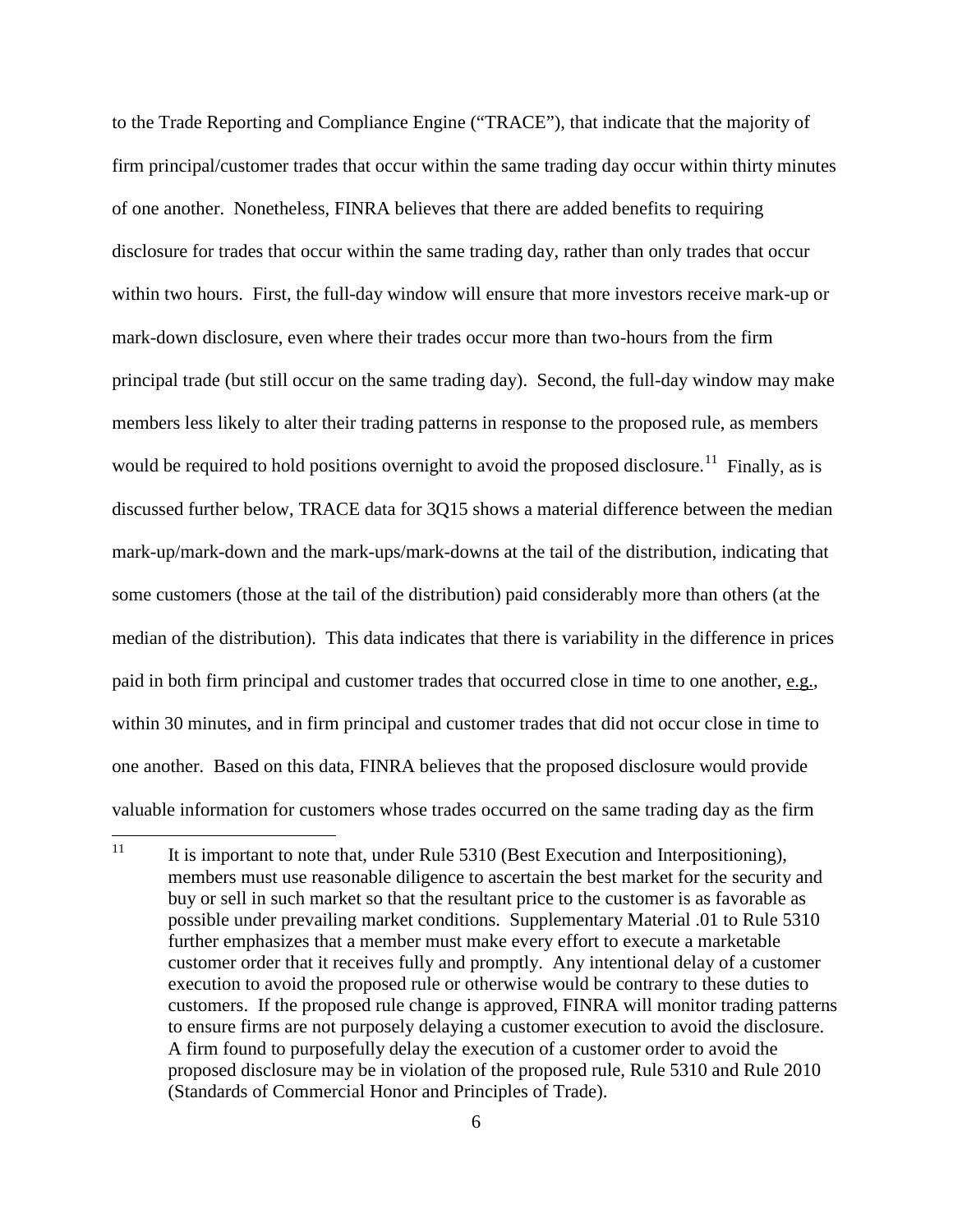principal trade, regardless of whether those trades occurred close in time.

Some commenters recommended that FINRA limit the disclosure obligation to riskless principal transactions involving retail investors, as this would more accurately reflect dealer compensation and transaction costs, and would be more consistent with the stated objectives of the SEC in this area. These commenters would apply the proposed rule to riskless principal transactions as previously defined in the equity context by the Commission, where the brokerdealer has an "order in hand" at the time of execution. However, FINRA believes that it may be difficult to objectively define, implement and monitor a riskless principal trigger standard for fixed income securities and also believes that using the riskless principal standard ultimately is too narrow and that customers will benefit from the disclosure irrespective of whether the firm's capacity on the transaction was riskless principal.

#### Non-Arms-Length Affiliate Transactions

With respect to the offsetting principal trade(s), where a member buys from, or sells to, certain affiliates, the proposal would require the member to "look through" the member's transaction with the affiliate to the affiliate's transaction with a third party in determining when the security was acquired and whether the "same trading day" requirement has been triggered. Specifically, FINRA proposes to require members to apply the "look through" where a member's transaction with its affiliate was not at arms-length. For purposes of the proposed rule change, an "arms-length transaction" would be considered a transaction that was conducted through a competitive process in which non-affiliate firms could also participate—e.g., pricing sought from multiple firms, or the posting of multiple bids and offers—and where the affiliate relationship did not influence the price paid or proceeds received by the member. As a general matter, FINRA would expect that the competitive process used in an "arms-length" transaction, e.g., the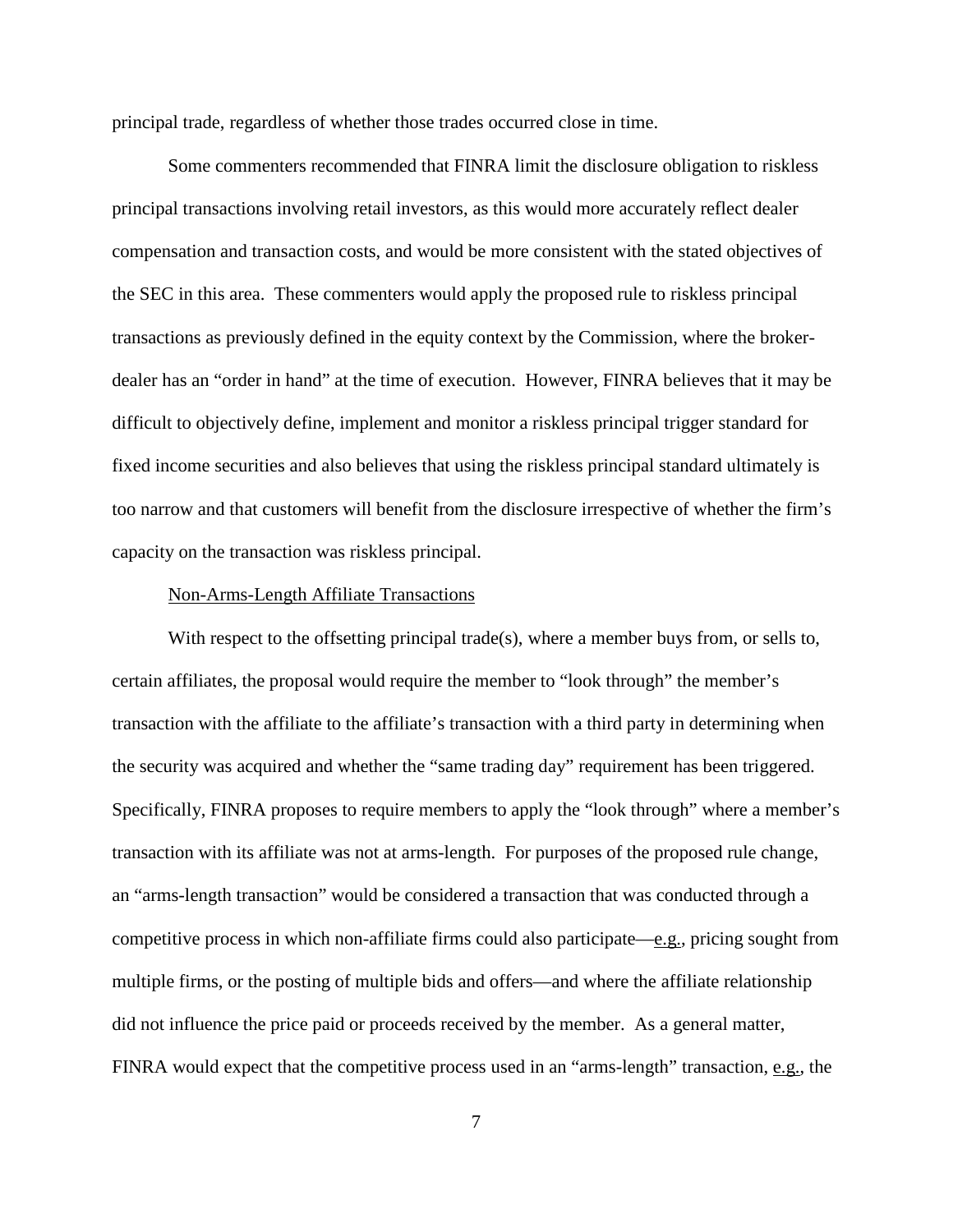request for pricing or platform for posting bids and offers, is one in which non-affiliates have frequently participated. FINRA believes that sourcing liquidity through a non-arms-length transaction with an affiliate is functionally equivalent to selling out of its own inventory for purposes of the proposed disclosure trigger. FINRA therefore believes it is appropriate in those circumstances to require a member to "look through" its transaction with its affiliate to the affiliate's transaction with a third party to determine whether the proposed rule applies in these circumstances.<sup>12</sup>

### Exceptions for Functionally Separate Trading Desks and Fixed-price Offerings

The proposed rule also contains two exceptions from the proposed disclosure requirement. First, if the offsetting same day firm principal trade was executed by a trading desk that is functionally separate from the firm's trading desk that executed the transaction with the customer, the principal trade by that separate trading desk would not trigger the disclosure requirement. Firms must have in place policies and procedures reasonably designed to ensure that the functionally separate principal trading desk through which the member purchase or member sale was executed had no knowledge of the customer transaction.<sup>13</sup> FINRA believes that this exception is appropriate because it recognizes the operational cost and complexity that

 $12$  Similarly, in a non-arms-length transaction with an affiliate, the member also would be required to "look-through" to the affiliate's transaction with a third party and related cost or proceeds by the affiliate as the basis for determining the member's calculation of the mark-up or mark-down pursuant to Rule 2121 (Fair Prices and Commissions).

 $13$  This exception is distinguished from the "look through" provision noted above, whereby the customer transaction is being sourced through a non-arms-length transaction with the affiliate. Under the separate trading desk exception, functionally separate trading desks are required to have policies and procedures in place that are reasonably designed to ensure that trades on the functionally separate desks are executed with no knowledge of each other and reflect unrelated trading decisions. Additionally, FINRA notes that this exception would only apply to determine whether or not the proposed disclosure requirement has been triggered; it does not change a member's existing requirements relating to the calculation of its mark-up or mark-down under Rule 2121.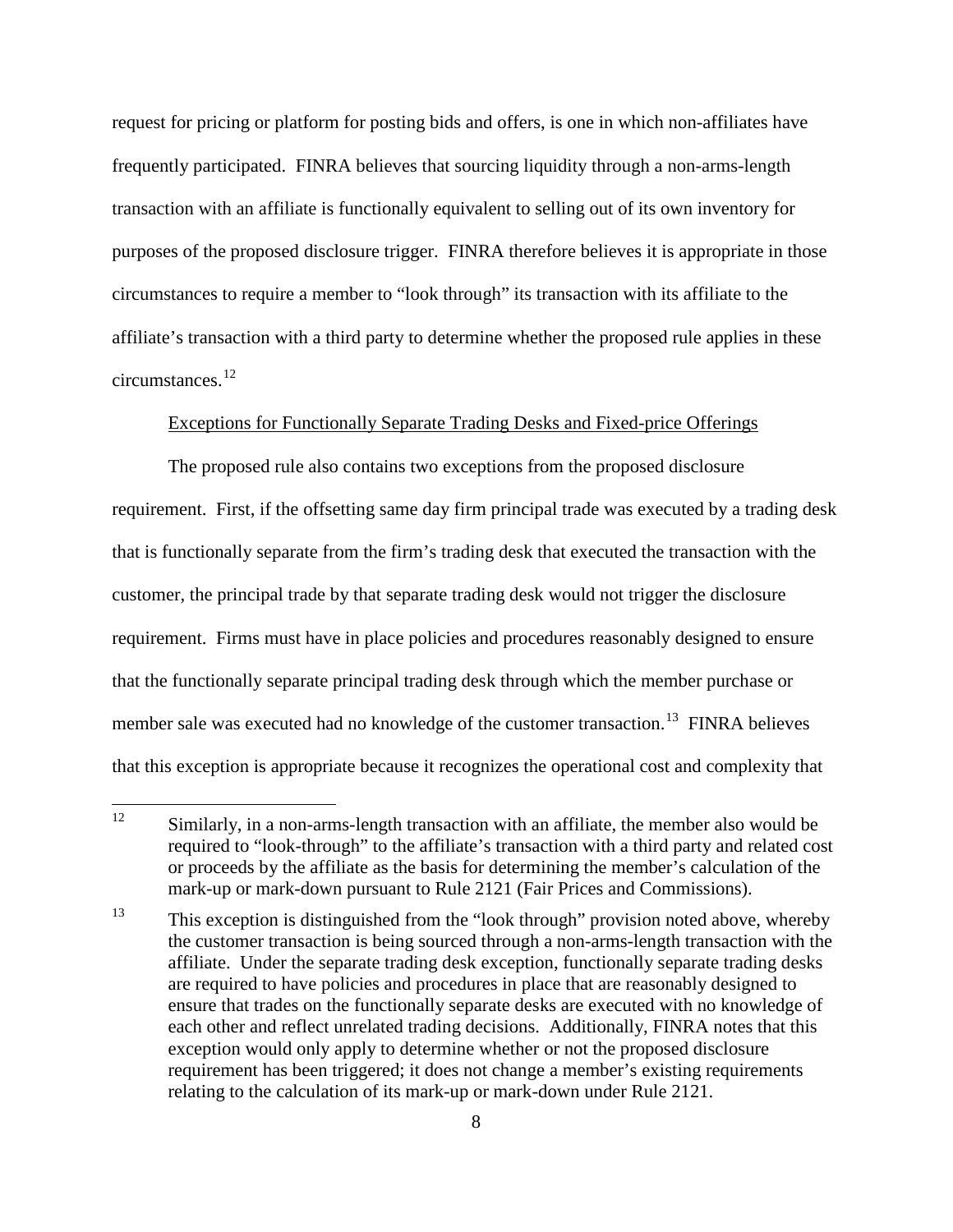may result in requiring a firm principal trade executed by a separate, unrelated trading desk as the basis for determining whether a mark-up or mark-down disclosure is triggered on the customer confirmation. For example, the exception would allow an institutional desk within a firm to service an institutional customer without necessarily triggering the disclosure requirement for an unrelated trade performed by a separate retail desk within the firm. At the same time, in requiring that the member have policies and procedures in place that are reasonably designed to ensure that the functionally separate principal trading desk had no knowledge of the customer transaction, FINRA believes that the exception is sufficiently rigorous to minimize concerns about the potential misuse of the exception. In other words, in the example above, the firm could not use the functionally separate trading desk exception to avoid the proposed disclosure requirement if trades at the institutional desk were used to source transactions at the retail desk.

FINRA also believes that this exception is appropriate and consistent with the concept of functional and legal separation that exists in connection with other regulatory requirements, such as SEC Regulation SHO, and notes that some members already maintain functionally separate trading desks to comply with these requirements.

Second, the proposed rule would not apply if the member acquired the security in a fixedprice offering and sold the security to non-institutional customers at the same fixed-price offering price on the day the securities were acquired. In a fixed-price offering, the compensation paid to the firm, such as the underwriting fee, is paid for by the issuer and described in the prospectus. Given the availability of information in connection with a fixedprice offering, FINRA believes that the proposed disclosure is not warranted in those instances where the security is sold at the fixed-price offering price.

9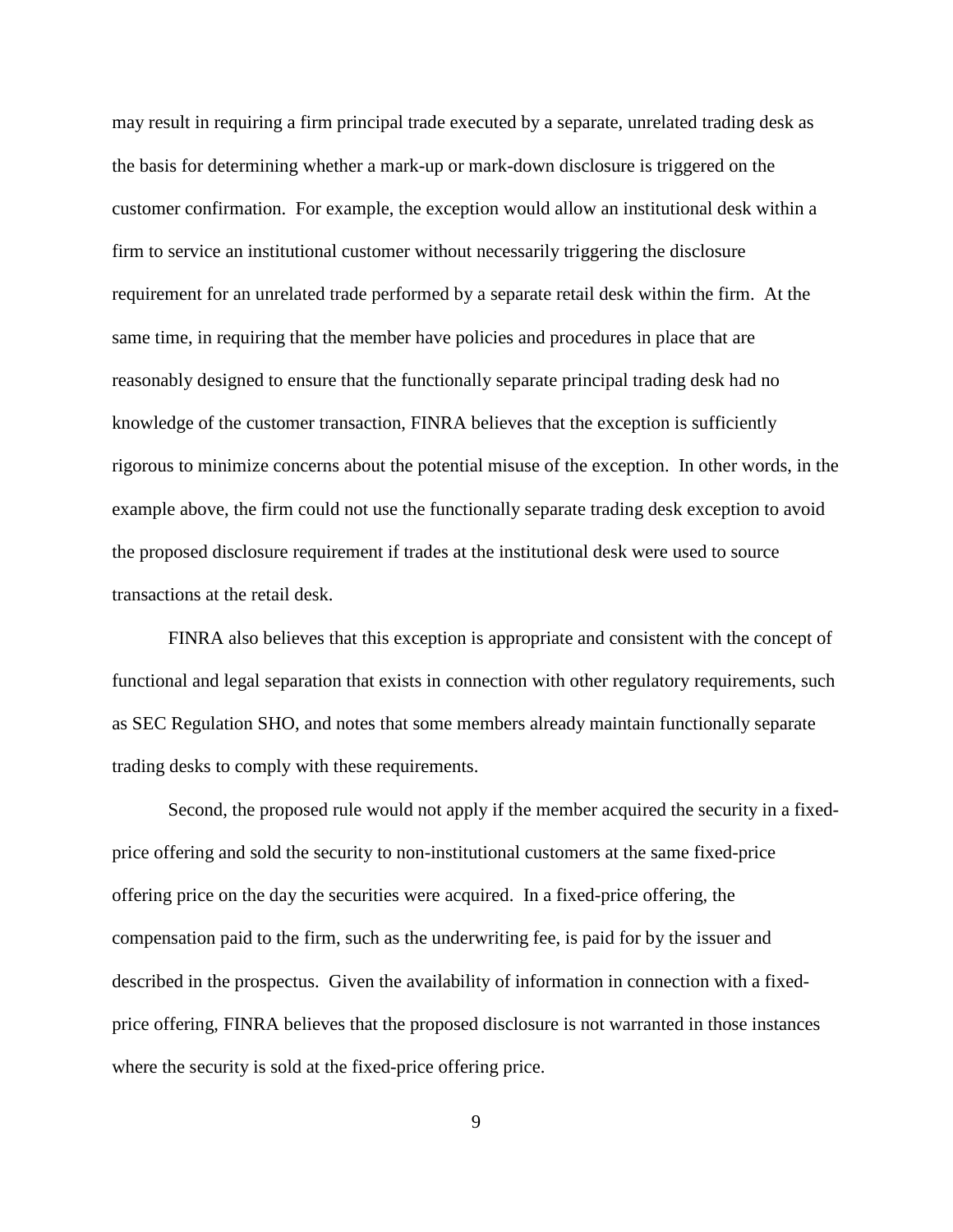#### Proposed Information to be Disclosed on the Customer Confirmation

If the transaction meets the criteria described above, the member would be required to disclose the member's mark-up or mark-down from the prevailing market price for the security. The mark-up or mark-down would be calculated in compliance with Rule 2121 and the supplementary material thereunder, and would be expressed both as a total dollar amount and as a percentage of the prevailing market price.<sup>14</sup> FINRA believes that it is appropriate to require firms to calculate the mark-up in compliance with Rule 2121, as Supplementary Material .02 to Rule 2121 provides extensive guidance on how to calculate the mark-up for the fixed income securities to which the proposal would apply, including a presumption to use contemporaneous cost or proceeds. While some commenters noted the operational cost and complexity of implementing a previous iteration of this proposal, FINRA notes that firms are currently subject to Rule 2121 and are required to evaluate the mark-ups that they charge in connection with trades to ensure that they are fair and not excessive.<sup>15</sup> FINRA notes that the proposal does not alter the

<sup>&</sup>lt;sup>14</sup> FINRA and the MSRB conducted investor testing which indicated that investors found that disclosing the mark-up or mark-down both as a dollar amount and as a percentage of the prevailing market price would be more useful than only disclosing it in one of those forms. FINRA and the MSRB also solicited comment on whether to require members to disclose additional information on the trade confirmation for trades with retail customers, including whether firms should provide a link to TRACE, and whether firms should disclose the time of the customer trade. In response to comments received and support based on investor testing, FINRA intends to submit a rule filing in the near future that proposes these requirements.

<sup>&</sup>lt;sup>15</sup> Because the proposed mark-up disclosure is not triggered unless an offsetting principal trade occurred on the same day, FINRA anticipates that the number of customer trades that will use a price other than the price of a contemporaneous trade as the prevailing market price are small. Using 3Q15 data, of the retail-size customer trades that have an offsetting firm principal trade on the same trading day, over 83 percent of those trades occurred within 30 minutes of each other. In 10.5 percent of these instances, an intervening trade, either by the same firm or a different market participant, occurred. Given the close time proximity between the majority of firm principal and customer trades, and the fact that most of these trades did not have an intervening trade, firms will typically use their contemporaneous cost as the prevailing market price.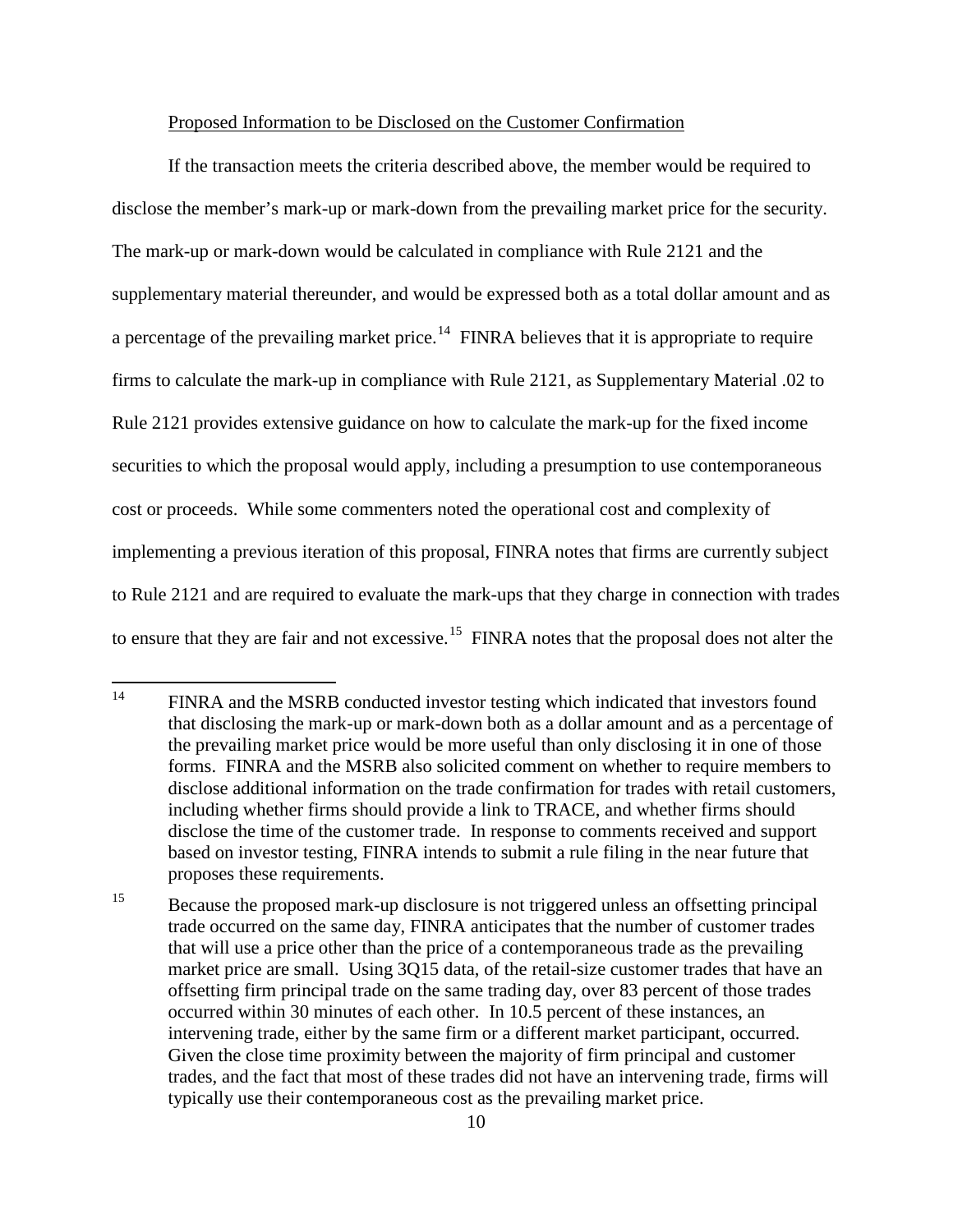requirements of Rule 2121, or otherwise intend to modify how firms calculate mark-ups. FINRA recognizes that the determination of the prevailing market price of a particular security may not be identical across firms and FINRA will expect that firms have reasonable policies and procedures in place to calculate the prevailing market price and that such policies and procedures are applied consistently across customers. Although the Supplementary Material to Rule 2121 provides extensive guidance, to the extent that firms have additional interpretive questions on the application of Rule 2121 to specific scenarios, FINRA will issue additional guidance as necessary.

FINRA believes that the proposal will provide retail customers with several important benefits. As discussed above, members are not required to provide customers who buy or sell fixed income securities with the same pricing information regarding mark-ups and mark-downs as customers who buy or sell equity securities. FINRA believes that requiring mark-up/markdown disclosure will provide retail investors in non-municipal fixed income securities in transactions covered by the rule with comparable information to what retail investors in equity securities currently receive. FINRA believes that this disclosure will better assist fixed income investors in understanding and comparing the transaction costs associated with their purchases and sales.

If the Commission approves the proposed rule change, FINRA will announce the effective date of the proposed rule change no later than 90 days following Commission approval. The effective date will be no later than 365 days following Commission approval.

2. Statutory Basis

11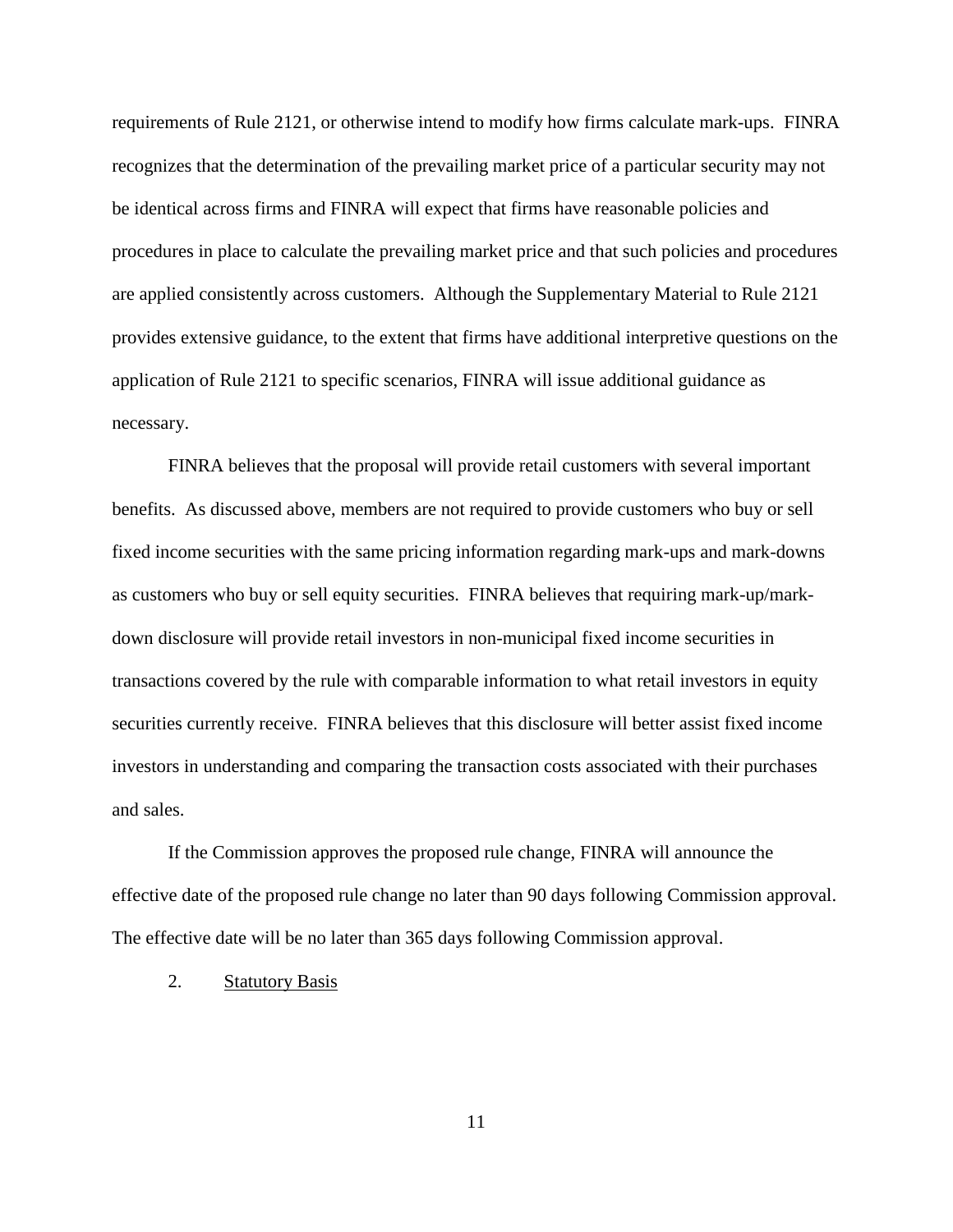FINRA believes that the proposed rule change is consistent with the provisions of Section  $15A(b)(6)$  of the Act, <sup>16</sup> which requires, among other things, that FINRA rules must be designed to prevent fraudulent and manipulative acts and practices, to promote just and equitable principles of trade, and, in general, to protect investors and the public interest, and Section  $15A(b)(9)$  of the Act,<sup>17</sup> which requires that FINRA rules not impose any burden on competition that is not necessary or appropriate.

FINRA believes that this proposed rule change is consistent with the Act because it will provide retail customers with meaningful and useful additional pricing information that retail customers cannot readily obtain through existing data sources such as TRACE. This belief is supported by investor testing, which indicates that investors find aspects of the proposed requirements useful, including disclosing the mark-up or mark-down both as a dollar amount and as a percentage of the prevailing market price. FINRA believes that some customers pay materially more for trades in fixed income securities than other customers in comparable trades. FINRA believes that the proposed rule will better enable customers to evaluate the cost of the services that members provide by helping customers understand mark-ups or mark-downs from the prevailing market prices in specific transactions. FINRA further believes that this type of information will promote transparency into members' pricing practices and encourage communications between members and their customers about the execution of their fixed income transactions. This proposal also will provide customers with additional information that may assist them in detecting practices that are possibly improper, which would supplement FINRA's own surveillance and enforcement program.

 $^{16}$  15 U.S.C. 78o-3(b)(6).

 $17 \qquad 15 \text{ U.S.C. } 78\text{o-3(b)}(9).$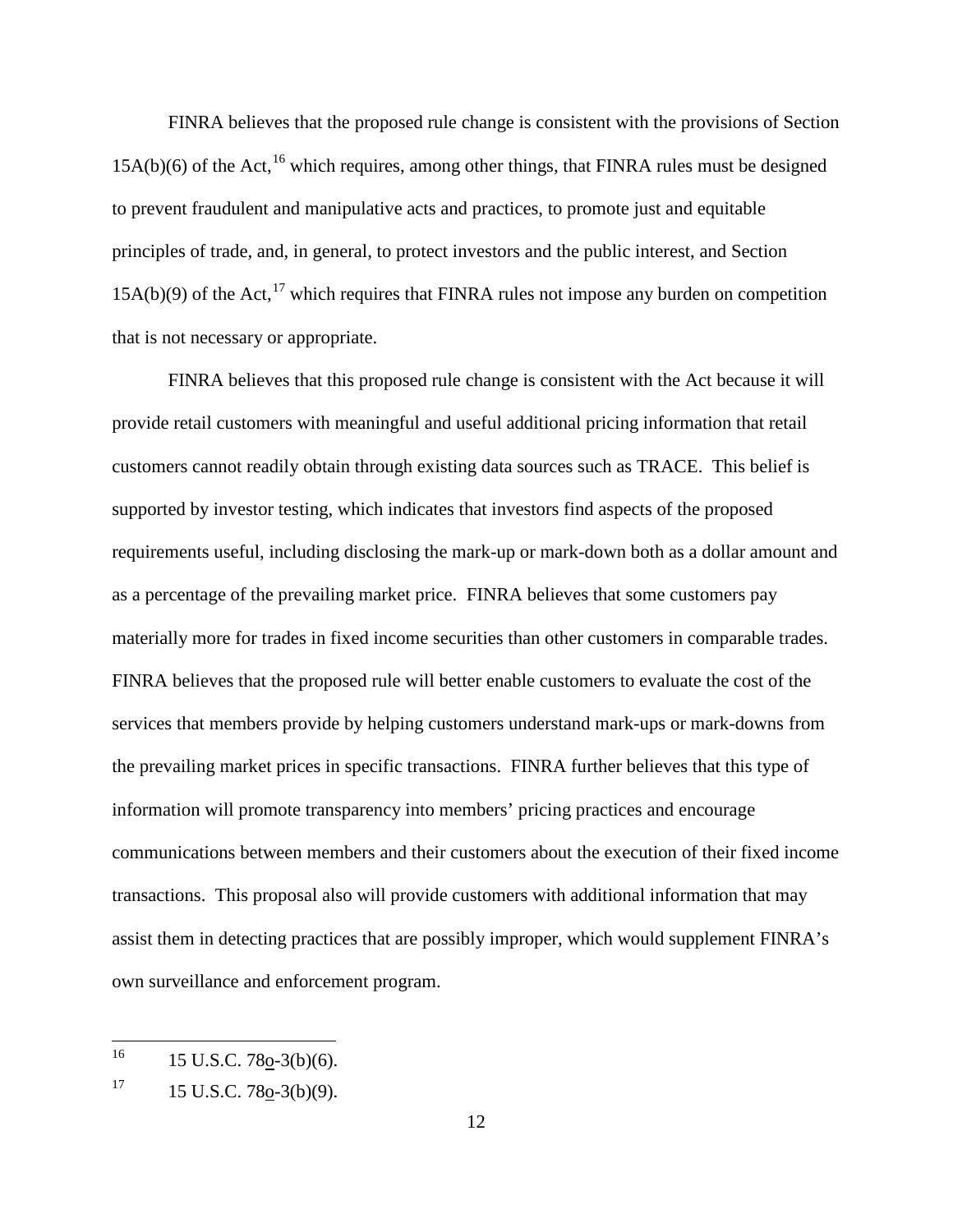### B. Self-Regulatory Organization's Statement on Burden on Competition

FINRA does not believe that the proposed rule change will result in any burden on competition that is not necessary or appropriate in furtherance of the purposes of the Act. The proposed changes will apply equally to all similarly situated members. Additionally, all members already have an obligation to calculate mark-ups to ensure compliance with Rule 2121.

#### Economic Impact Assessment

# (a) Need for the Rule

FINRA is concerned that retail investors in fixed income securities currently are limited in their ability to understand and compare transaction costs associated with their purchases and sales. Investor testing conducted by FINRA and the MSRB reveals that investors lack a clear understanding of the concepts and definitions of mark-up and mark-down and their role in dealer compensation. The proposed disclosure is expected to provide retail investors with valuable pricing information, encourage investor participation in the fixed income markets, and foster price competition among dealers, which may lower transaction costs for retail transactions in fixed income securities.

The staff's analysis of TRACE data for 3Q15 finds a large difference between the estimated median mark-up/mark-down and the tail of the distribution, indicating that some customers paid considerably more than others in similar trades.<sup>18</sup> For example, for retail size

<sup>&</sup>lt;sup>18</sup> The mark-up and mark-down calculations involved matching customer trades to offsetting same-day principal trades by the same dealer in the same CUSIP. This included matching same-sized trades as well as trades of different sizes where there was no same-sized match (e.g., a dealer purchase of 100 corporate bonds matched to two sales to customers of 50 corporate bonds each). The mark-ups (mark-downs) on customer buys (sells) correspond to the percentage difference in price in customer trades and the offsetting principal trade. In cases when the offsetting principal trade was also a customer trade, the combined mark-up and mark-down ("spread") on these roundtrip transactions was calculated as the percentage difference in price between the customer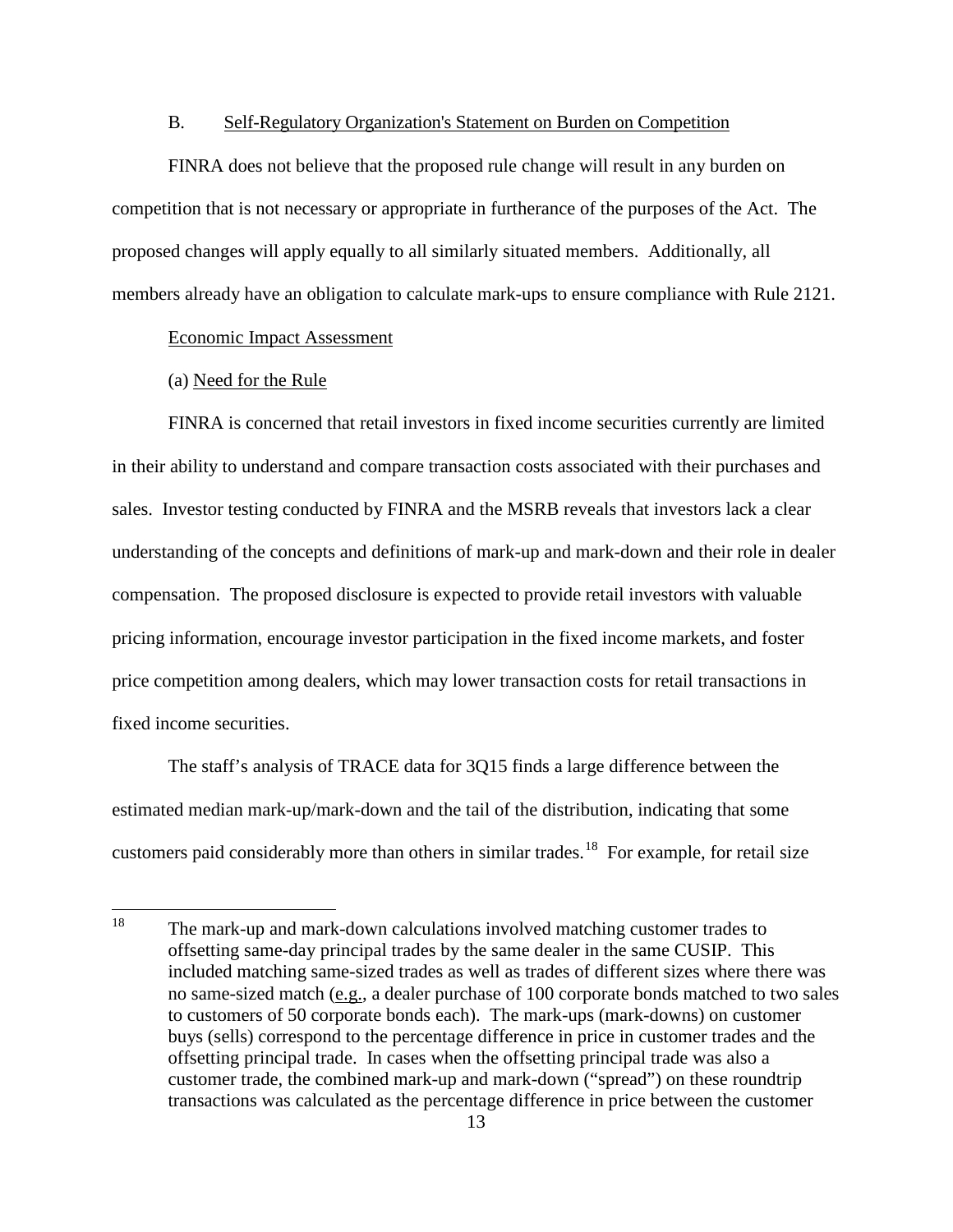(100 or fewer bonds) investment grade corporate debt transactions in 3Q15, the median estimated mark-up on customer buy orders was 0.53 percent, whereas the 95th percentile was more than four times higher (2.23 percent), suggesting that while the mark-up was half a percent or less on 50 percent of these orders, five percent of the orders (representing approximately 7,000 trades) had mark-ups of more than two percent.<sup>19</sup> Similarly, the median estimated markup for retail size corporate debt transactions in high-yield and unrated securities in 3Q15 was 0.83 percent and the 95th percentile was 2.96 percent.

Some market participants suggested that the proposed disclosure might not be meaningful because the observed dispersion in mark-ups might be explained by bond- or execution-specific characteristics. The staff's analysis of TRACE data for 3Q15 does not find relationships between mark-ups and bond- or execution-specific characteristics that would fundamentally undermine the value of the proposed requirement.

Specifically, some market participants asserted that high mark-ups might be adequate compensation for enhanced execution price. For example, it was argued that a dealer might reasonably charge a high mark-up on a customer purchase if the transaction price was lower than the prevailing market price. To examine the relationship between mark-up and price, the staff compared the price of each retail size customer purchase (sale) of a bond to all prices of retail

 $\overline{a}$ 

buy and the customer sell.

<sup>&</sup>lt;sup>19</sup> Most matched trades occurred close in time to each other. For example, among mark-up pairs of retail size customer purchases in investment grade corporate bonds in 3Q15, approximately 80 percent of the paired trades occurred within 30 seconds of each other. Nonetheless, the estimated mark-ups and mark-downs were calculated based on matching customer trades to offsetting same-day principal trades by the same dealer in the same CUSIP, and thus may be different from the ones calculated based on the prevailing market price.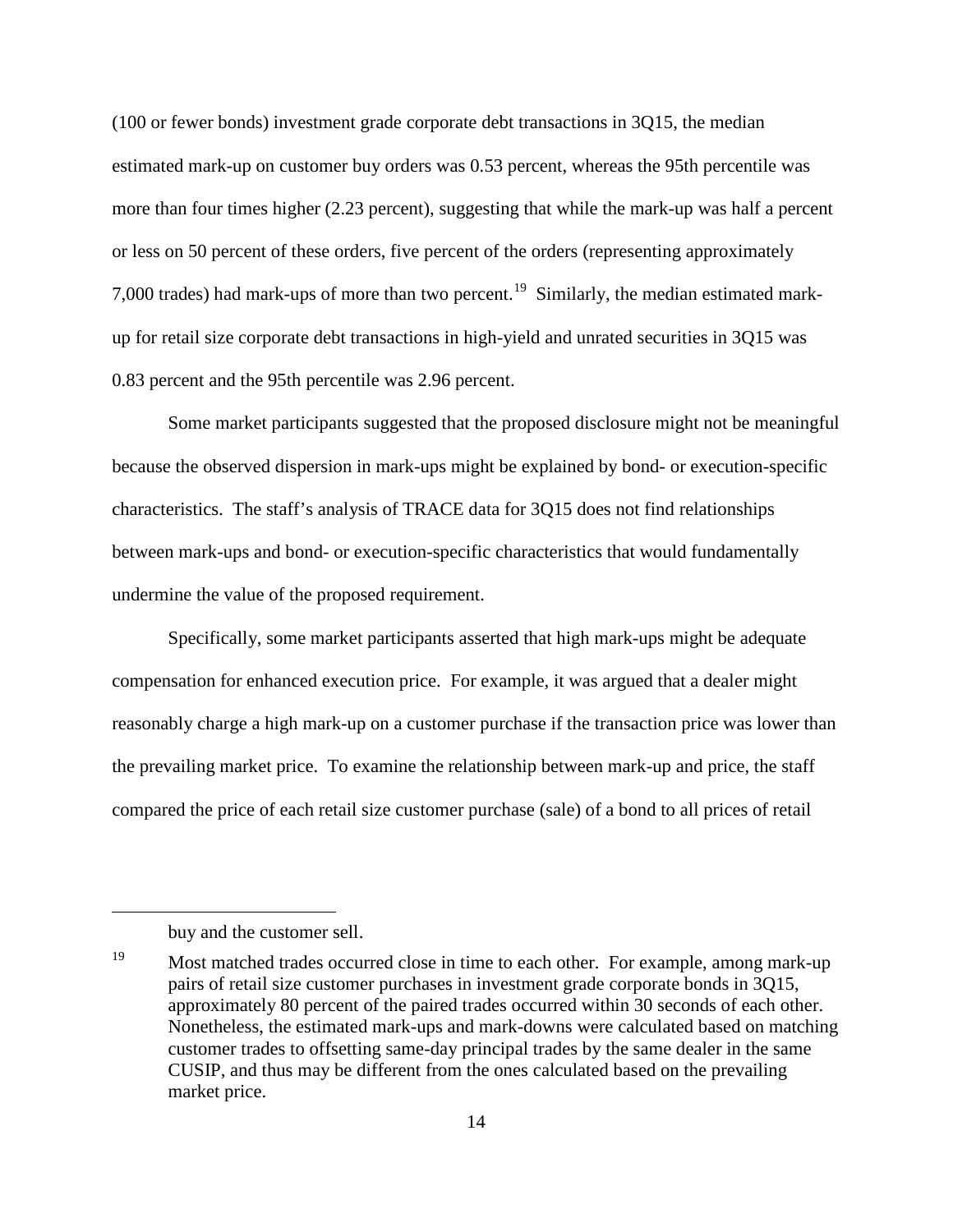size customer purchases (sales) of the same bond in  $3Q15$  to measure relative execution price.<sup>20</sup> The analysis finds that higher estimated mark-ups were associated with higher, not lower, purchase prices as compared to all the purchase prices of the same bond in the same quarter. For instance, for retail size customer purchases of investment grade corporate bonds, the trades with the lowest estimated mark-ups (below the fifth percentile) had an average price percentile ranking of 35. In contrast, the trades with the highest estimated mark-ups (above the 95th percentile) had an average price percentile ranking of 63.

Some market participants asserted that high mark-ups and mark-downs might be caused by exceptionally low transaction quantities. For example, it was argued that a high mark-up on a customer purchase order of only three bonds might be justified by the high search cost. The analysis of TRACE data for 3Q15 finds no evidence that the highest estimated mark-ups were associated with unusually low quantities. For instance, for retail size customer purchases of investment grade corporate bonds, the median quantity of the trades with the highest estimated mark-ups (above the 95th percentile) was 20 bonds. Moreover, the median quantity did not change much for trades with different estimated mark-up levels.<sup>21</sup>

As discussed above, the mark-up and mark-down estimation involves matching same-

<sup>&</sup>lt;sup>20</sup> The sample only includes customer transactions that can be matched with offsetting same-day principal trades. In addition, the staff notes that the metric of relative execution price would be less reliable if fixed income security prices fluctuated widely within 3Q15. However, the monthly volatility of 10-year Treasury rates in 3Q15 was always below the average level of the prior 10 years, indicating that the interest rate volatility was moderate during the quarter. Treasury securities are considered to be free of default risk, and therefore are commonly used as a reliable interest rate benchmark for a wide range of private market transactions.

<sup>&</sup>lt;sup>21</sup> The median quantity was 28 bonds for trades with mark-ups below the fifth percentile, 15 bonds for trades with mark-ups between the 25th and 50th percentiles, and 20 bonds for trades with mark-ups between the fifth and 10th percentiles, the 10th and 25th percentiles, the 50th and 75th percentiles, the 75th and 90th percentiles, and the 90th and 95th percentiles.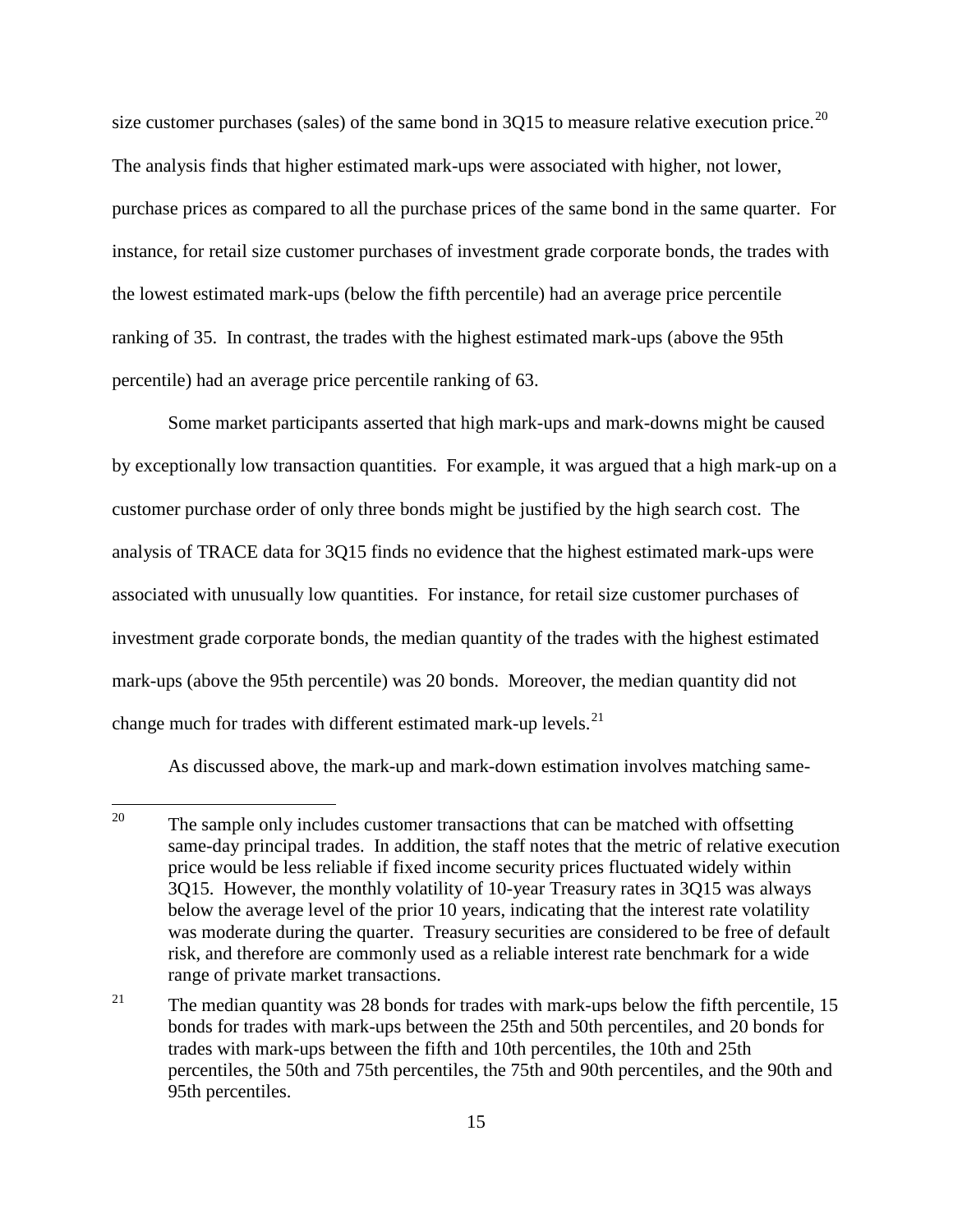sized trades as well as trades of different sizes where there was no same-sized match (e.g., a dealer purchase of 100 corporate bonds matched to two sales to customers of 50 corporate bonds each). Some market participants asserted that the practice of breaking down a large transaction into smaller offsetting customer trades might lead to lower mark-ups due to the economies of scale, and thus might help explain the observed dispersion in mark-ups. The analysis of TRACE data for 3Q15 finds that splitting a larger principal trade into multiple smaller offsetting customer trades was associated with higher, not lower, mark-ups.

The analysis of TRACE data for 3Q15 also shows that the observed differences in estimated mark-ups were unlikely to be solely driven by bond characteristics. The results for retail size customer purchases of investment grade corporate bonds serve as an example. Among the bonds that had the highest estimated mark-ups (above the 95th percentile), approximately 77 percent also had trades with estimated mark-ups below the median. Moreover, these 77 percent of bonds traded more frequently with estimated below-median mark-ups. Further, the staff's analysis finds that bonds with higher trading frequencies in 3Q15, and presumably higher liquidity, had higher estimated mark-ups.<sup>22</sup>

In conclusion, the observed large dispersion in mark-ups and mark-downs do not appear to principally reflect bond or execution characteristics. The proposed disclosure is expected to provide customers with valuable and consistent information to understand, compare and evaluate transaction costs associated with their trades.

### (b) Economic Baseline

The proposal would impact broker-dealers in the retail market of corporate and agency debt securities by imposing confirmation disclosure requirements on certain customer

<sup>&</sup>lt;sup>22</sup> The analysis also finds a negative but limited impact of credit rating on the level of markups.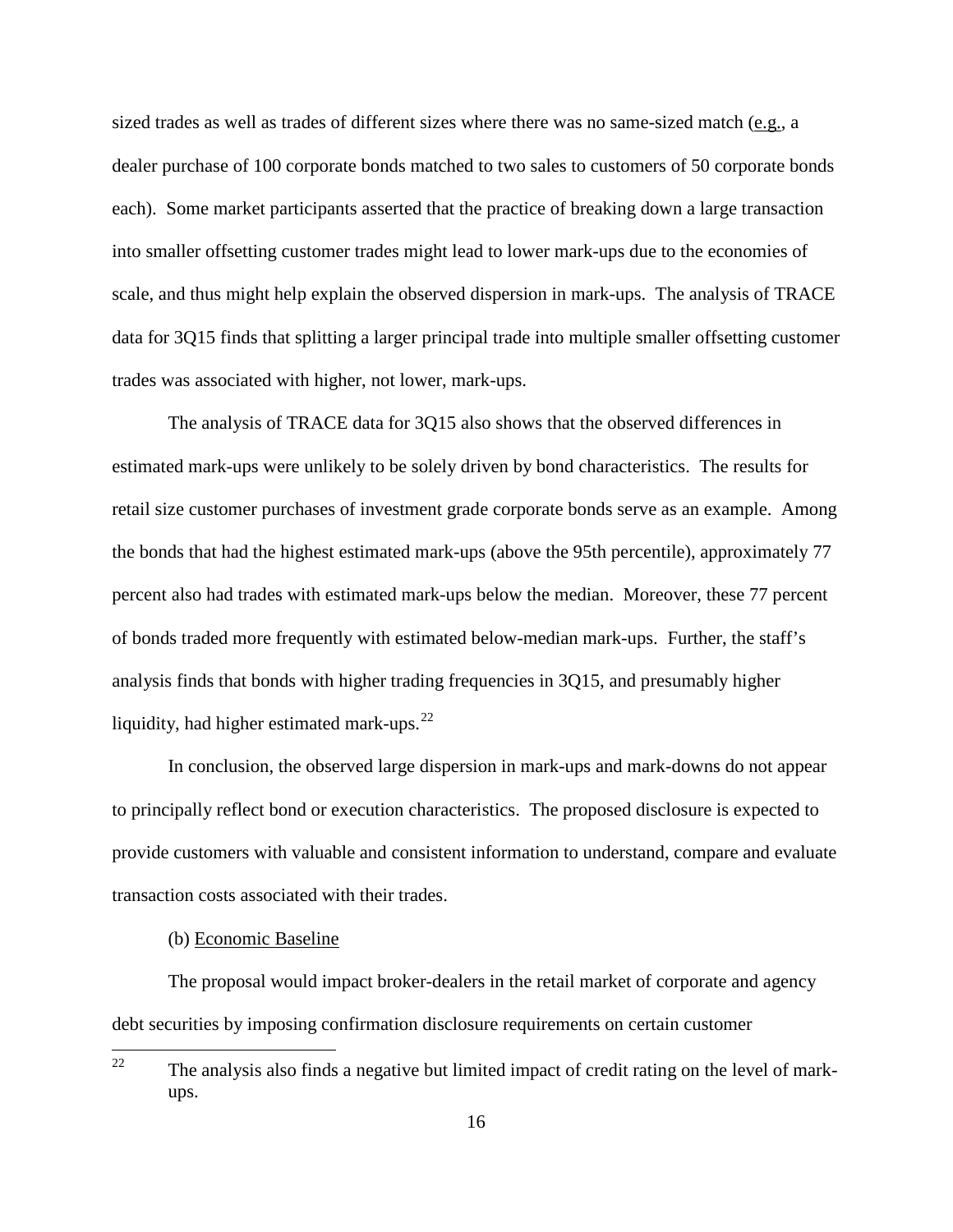transactions. In 3Q15, the average daily number of retail size customer trades was 18,330 in corporate debt securities and 676 in agency debt securities. The transactions were mainly concentrated among large firms. For example, the top 20 broker-dealers with the highest volumes accounted for roughly 70 percent of the transactions for both corporate and agency debt securities.

It is estimated that approximately 59 percent of the retail size customer trades in corporate debt securities in 3Q15 would have been subject to the disclosure requirement if the proposed rule had been in place.<sup>23</sup> These disclosure-eligible trades were reported by about 800 dealers but were concentrated among large dealers. As discussed above, dealers already have an obligation to calculate their mark-ups for principal transactions in non-municipal fixed income securities to ensure compliance with Rule 2121.

(c) Economic Impacts

#### (i) Benefits

FINRA believes that the proposal will provide retail customers with meaningful and useful pricing information that these customers cannot readily obtain through TRACE data. As evidenced by investor testing, investors consider it important to know how much firms charge for transactions in fixed income securities, yet they are unfamiliar with mark-ups and markdowns. FINRA believes that the pricing information will better enable customers to evaluate the cost and quality of the services that members provide by helping customers understand mark-ups or mark-downs from the prevailing market prices in specific transactions. FINRA further believes that this type of information will promote transparency into members' pricing practices and encourage communications between members and their customers about the pricing of their

 $23$  The percentage of eligible transactions may be overestimated as some matched trades may be transactions with affiliates or other trading desks.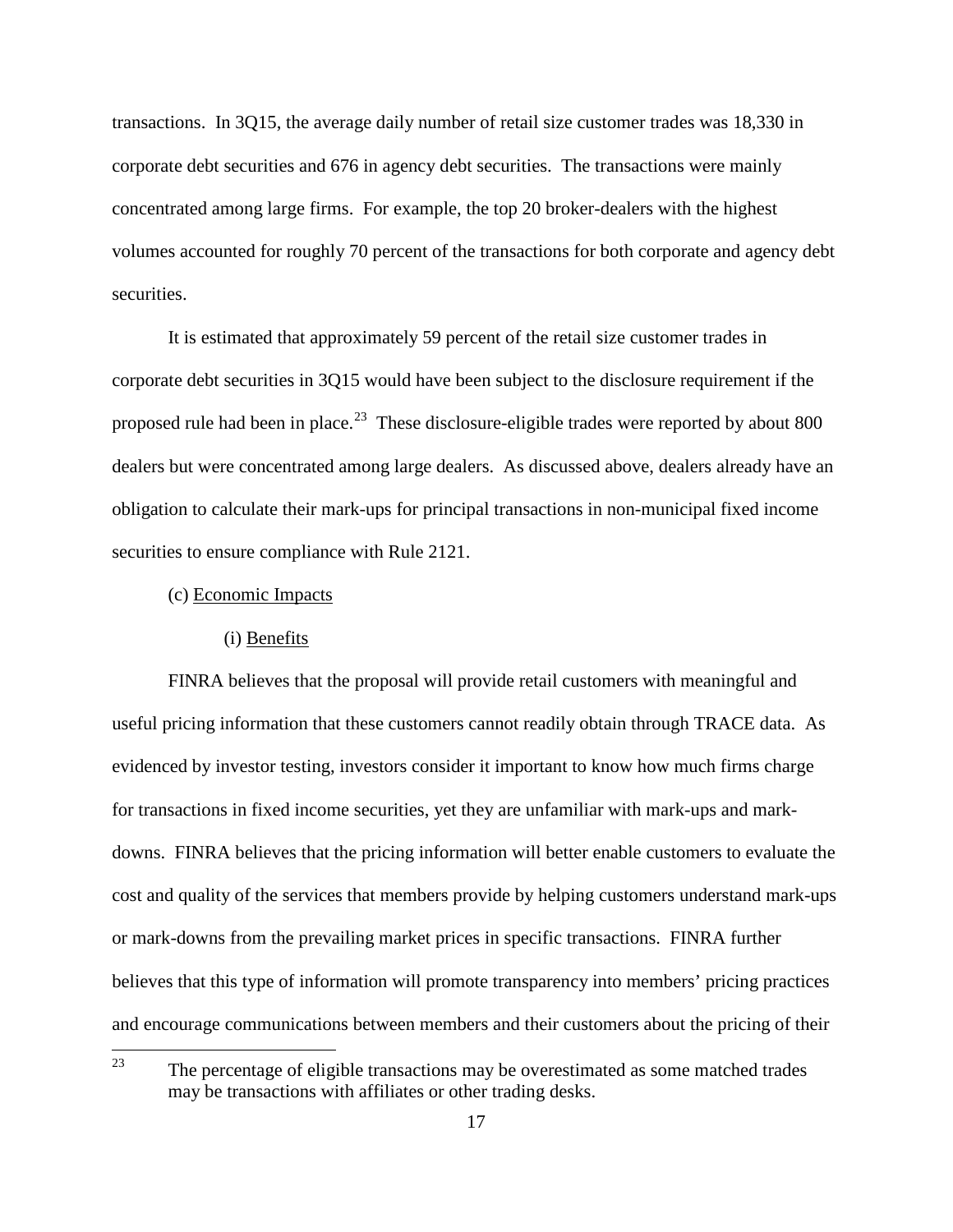fixed income transactions. By providing additional pricing information to customers, this proposal may encourage customers to seek out other dealers that might offer more competitive prices for the services offered, which may incentivize members to offer more competitive prices to their retail customers. Any resulting reduction in the differential between the prevailing market price and the price paid by the customer would reduce transaction costs paid by investors and enhance investor confidence in the alignment between transaction costs and the value of the services received, which may encourage wider participation by investors in the retail segments of the corporate and agency debt market.<sup>24</sup>

### (ii) Costs

FINRA recognizes that the proposal would impose burdens and costs on members. In both Regulatory Notices 14-52 and 15-36, FINRA specifically solicited comment on the potential costs of the proposal to members.<sup>25</sup> For example, in Regulatory Notice 15-36, FINRA asked about the anticipated costs to firms in developing and implementing systems to comply with the revised proposal and the anticipated on-going costs associated with the revised proposal. FINRA asked members to provide the estimates of these costs, and the assumptions underlying those estimates. While commenters stated that the initial and the revised proposals would impose significant implementation costs on firms, no commenters provided specific cost estimates or a framework to assess anticipated costs.

<sup>&</sup>lt;sup>24</sup> FINRA notes that this proposal may also provide regulatory benefits, as disclosing additional pricing information to customers may assist them in detecting practices that are possibly improper, which would supplement FINRA's own surveillance and enforcement program.

<sup>&</sup>lt;sup>25</sup> Regulatory Notices 14-52 and 15-36 proposed to require members to disclose a "reference price," while this proposal requires mark-up disclosure, as determined from the prevailing market price. As discussed below, requiring mark-up disclosure rather than reference price disclosure may result in lower compliance costs.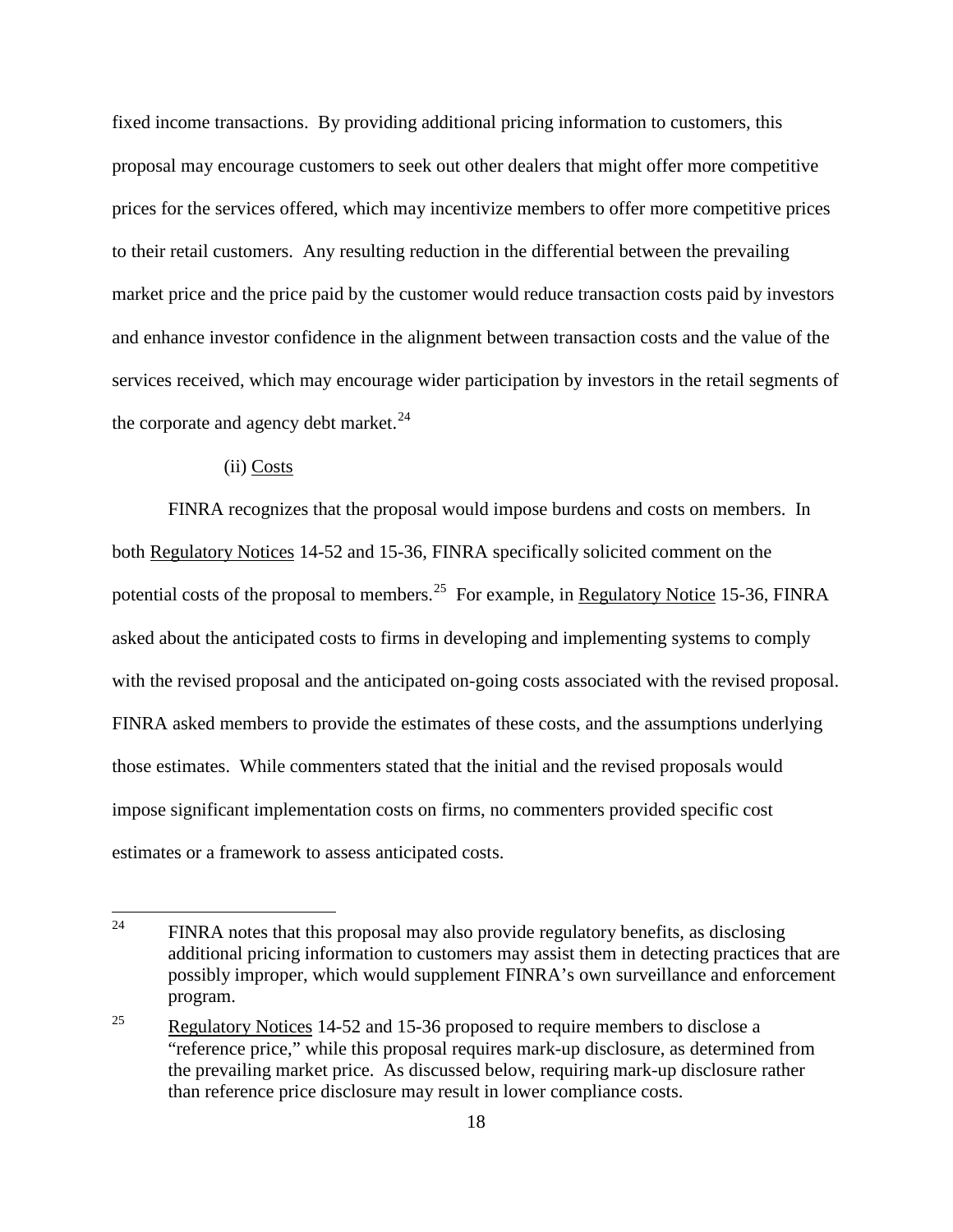Among other things, the proposal would require members to develop and deploy a methodology to satisfy the disclosure requirement, identify trades subject to the disclosure, convey the mark-up on the customer confirmation, and adopt policies and procedures to track and ensure compliance with the requirement. To apply the "look through" to non-arms-length transactions with affiliates, members would also need to obtain the price paid or proceeds received and the time of the affiliate's trade with the third party. FINRA is also aware, however, that some members already provide a form of mark-up disclosure for their customers, and may therefore incur fewer costs in complying with the proposed disclosure requirement.

The proposal would require firms to examine transactions occurring both before and after a customer trade execution to determine whether the trade is subject to the disclosure requirement. FINRA recognizes that the forward-looking approach (comparison to trades occurring after customer trades) may be difficult to implement in some current confirmation processing systems. Some firms with such systems stated that they would need to both maintain the current systems and build entirely new systems to comply with the proposed rule change. The operational impact of the proposal would be more material to these firms.

### (iii) Effect on Competition

FINRA believes that the proposal would improve price transparency, enhance investor confidence, and promote price competition among dealers in the retail market of corporate and agency debt securities. Increased participation by retail investors and competitive pressure may lead to lower transaction costs.

In response to Regulatory Notices 14-52 and 15-36, some commenters stated that the costs associated with increased pricing disclosure may lead some dealers to exit the retail market. Some commenters noted that the requirement to disclose pricing information if the firm principal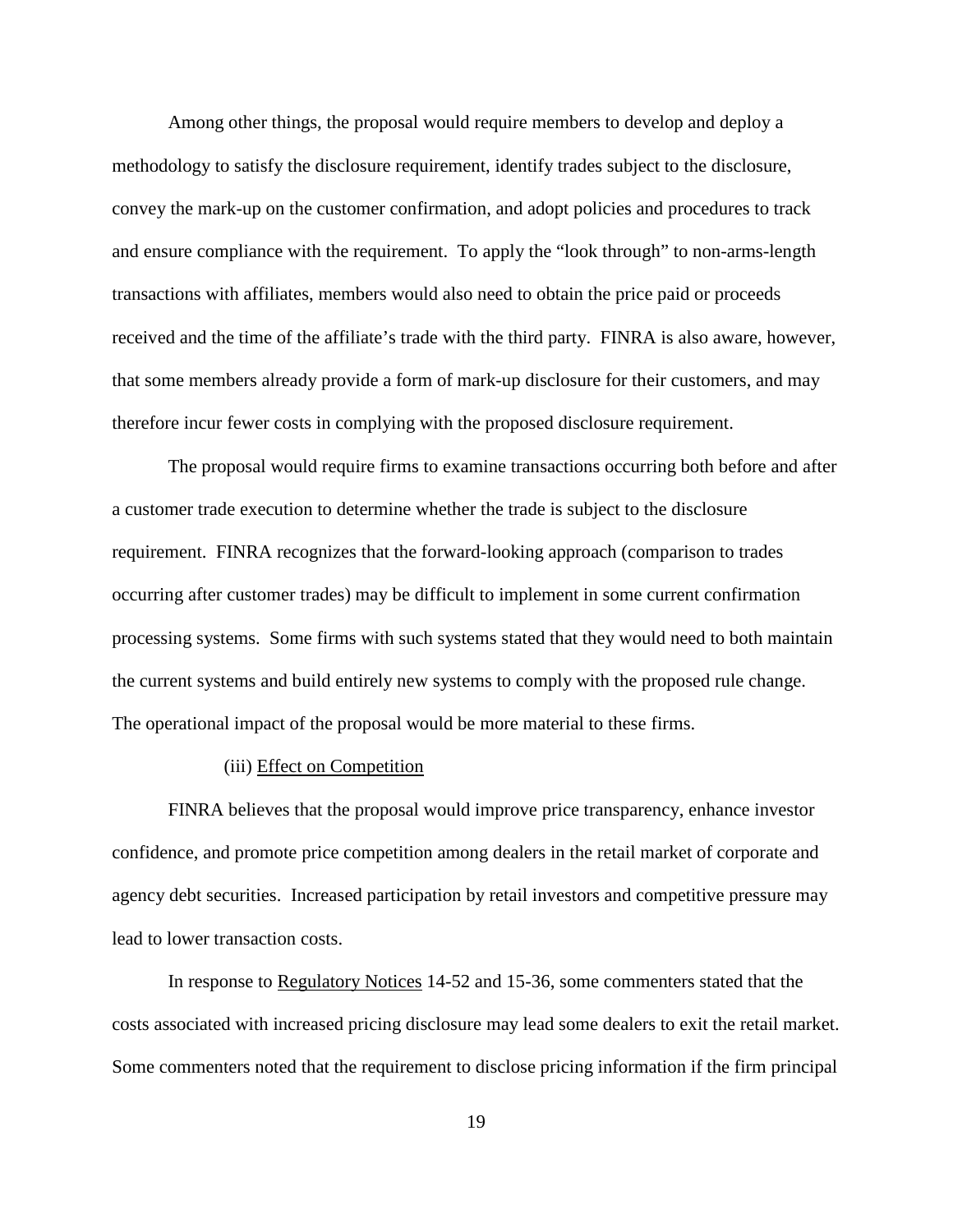trade and the customer trade occurred on the same trading day would disproportionately impact smaller firms, as larger firms would be more able to hold positions overnight and not trigger the proposed requirement.

For each dealer's retail size customer trades in corporate bonds in 3Q15, the staff estimated the percentage of trades with offsetting same-day principal transactions. While large firms had a lower average percentage of matched trades than small firms, the difference appeared to be much greater between firms that were more active in the retail corporate bond market and firms that were less active.<sup>26</sup> For example, for the top 20 firms that are most active in the retail corporate bond market (as measured by the total number of retail size customer trades in principal capacity in the corporate bond market in 3Q15), on average 52 percent of the trades made by those firms qualified as matched trades.<sup>27</sup> In contrast, the average percentage of matched trades was 88 percent for all other firms. Therefore, it is possible that large firms and firms that are more active in the retail corporate bond market have greater capacity to hold inventory and source retail trades from that inventory, and therefore are less likely to trigger the proposed disclosure requirement.

Large firms and firms that are more active in the retail corporate bond market may respond to this proposal differently than other firms. Market participants indicated to FINRA that the costs to altering the trade processing and reporting systems for instances where the

<sup>&</sup>lt;sup>26</sup> FINRA considers firms with 150 or fewer registered representatives as small firms and 500 or more as large firms. The average percentage of matched retail size customer transactions of corporate bonds in 3Q15 was 89 percent for small firms and 82 percent for large firms. The difference was statistically significant. While the most active firms in the retail corporate bond market tend to be large, well-known firms, there are exceptions.

<sup>&</sup>lt;sup>27</sup> As retail transactions are proxied by trades of 100 bonds or less, some retail size trades by the more active firms may be institutional transactions.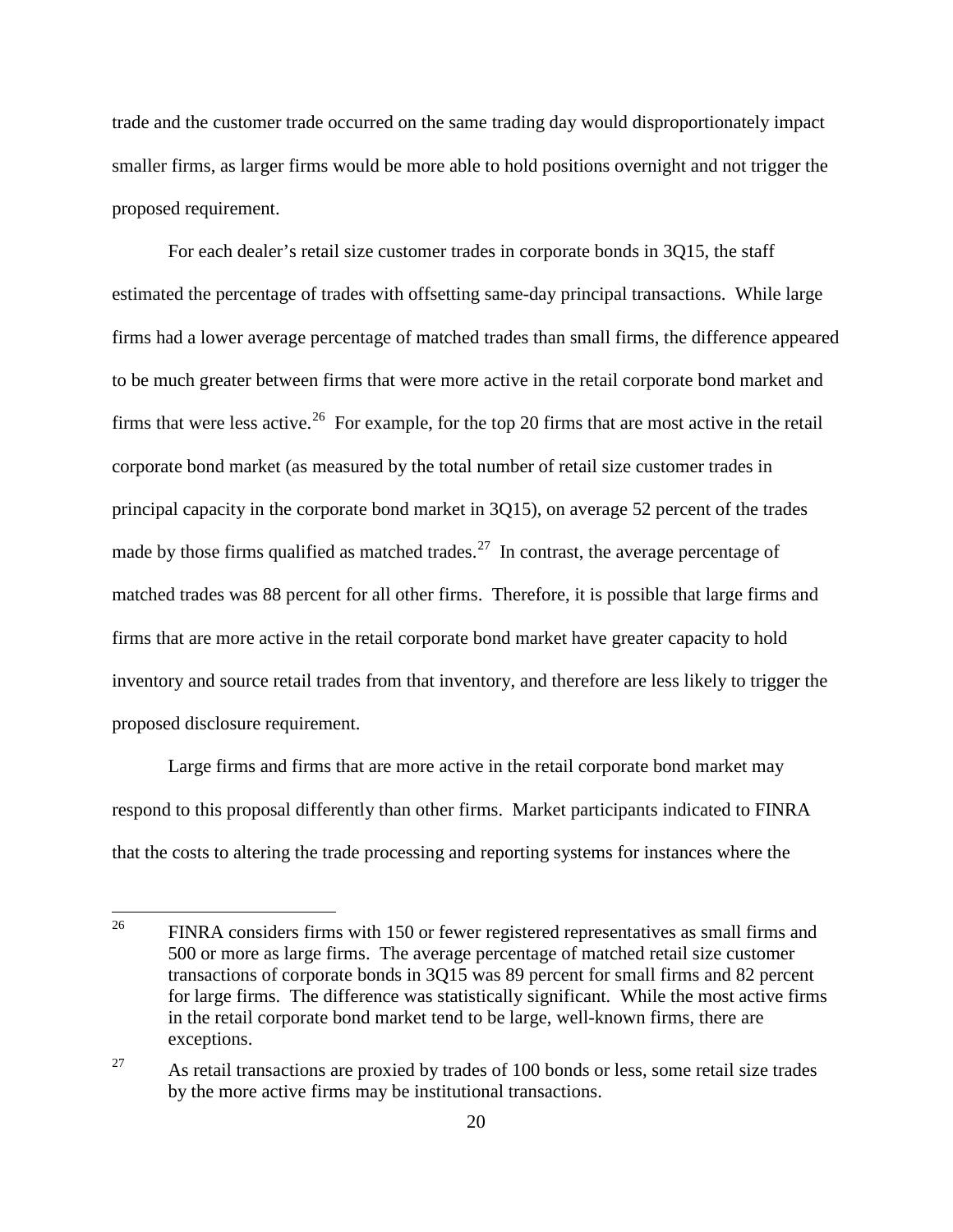triggering principal trade occurred after the customer trade would be substantial. FINRA anticipates that large and more active firms are more likely to provide the disclosure to all retail customers even where a triggering principal trade has not occurred at the time of the customer trade because it would likely be less expensive than other methods of ensuring compliance with the proposed rule. FINRA understands that it is unlikely for less active firms to trade with a retail customer without an offsetting transaction. In the cases that they do, they may choose not to provide the disclosure to all retail customers, but then incur the costs of providing the trade processing information at the end of the day, cancelling and correcting the confirmation trade report at the end of the day for any retail trade that subsequently met the reporting requirements of the proposed rule. It is also possible that firms may choose to avoid entering into any trade that would subsequently trigger a reporting obligation, e.g., by holding a position overnight.

More generally, FINRA understands that some firms are considering providing the markup/mark-down disclosure on all retail trades, regardless of whether the dealers' offsetting trade is made within the same day or not. Similarly, some firms have proposed to provide markup/mark-down disclosure on both retail and non-retail transactions to lower the costs associated with identifying disclosure-eligible trades. Providing any additional disclosure would be voluntary to firms, and would likely only occur where the benefits, including reduced implementation costs, outweighed the costs imposed. For example, a firm that voluntarily provides disclosure on all retail principal transactions (regardless of whether there was an offsetting transaction on the same trading day) would be able to avoid the forward-looking aspect of the proposal and its associated costs. As well, providing additional disclosures may limit the differential impact on smaller firms. And, as discussed above, FINRA notes that any intentional delay of a customer execution to avoid the proposed rule would be contrary to a firm's duties to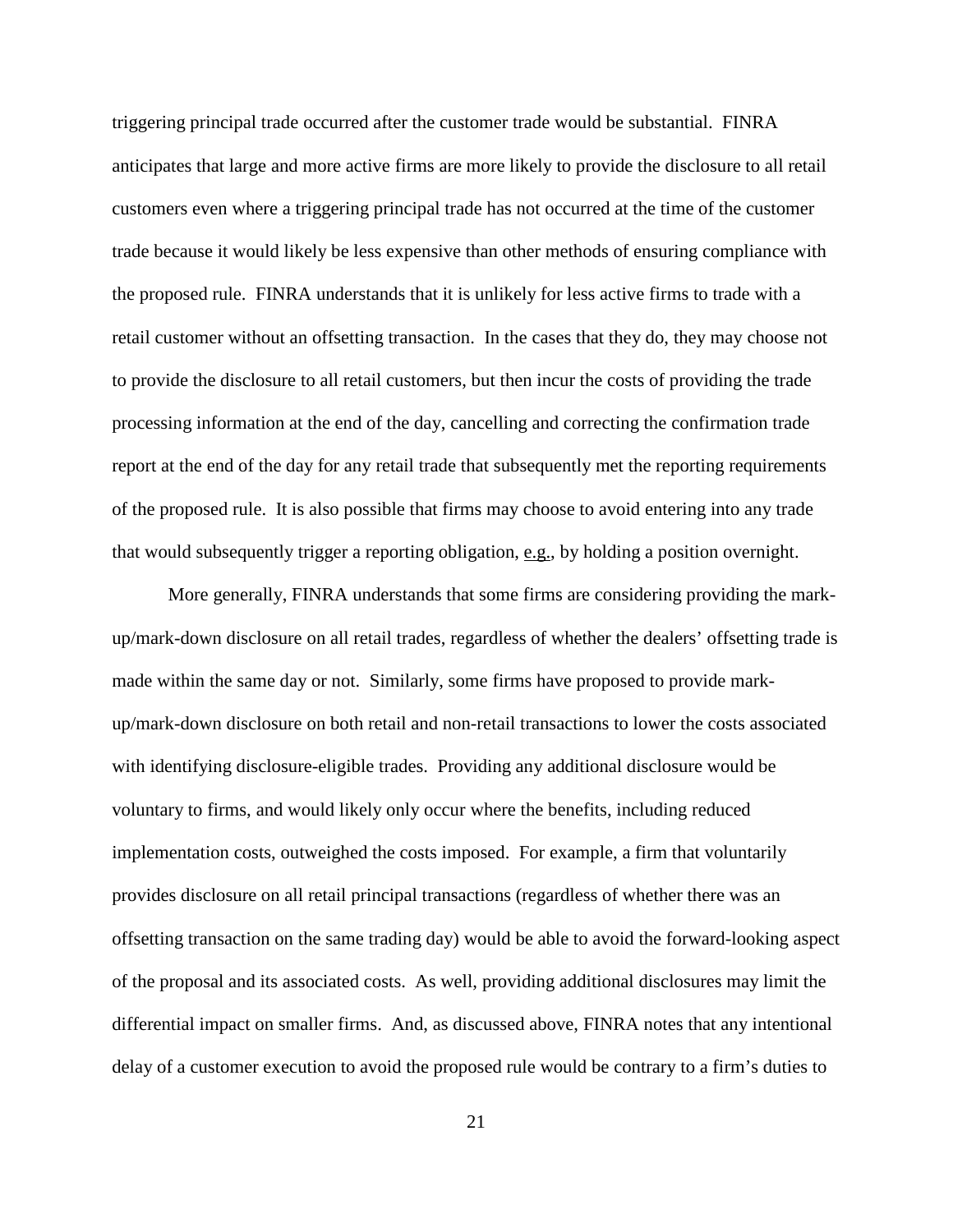customers under Rules 2010 and 5310. If the proposed rule is approved, FINRA will monitor trading patterns to ensure firms are not purposely delaying a customer execution to avoid the disclosure.

The staff also analyzed TRACE data for 3Q15 to understand the relationship between mark-ups and firm characteristics. The analysis finds that large firms and firms that are more active in the retail corporate bond market tend not to be represented within the tail of the largest estimated mark-ups and mark-downs in the distribution in the sample examined. For example, large firms accounted for 85 percent of all retail size customer purchases of investment grade corporate bonds in 3Q15, but only 61 percent of the trades with the highest estimated mark-ups (above the 95th percentile).<sup>28</sup> Similarly, the top 20 firms as measured by the total number of retail size customer trades in principal capacity in the corporate bond market in 3Q15 accounted for 68 percent of all retail size customer purchases of investment grade corporate bonds in 3Q15, but only 28 percent of the trades with the highest estimated mark-ups. These relationships remain significant after controlling for bond and execution characteristics. To the extent that the proposed disclosure may lead to changes in investor and firm behaviors, it can logically be anticipated to have a greater impact on firms currently charging relatively high mark-ups and mark-downs. Therefore, the analysis implies that the associated economic costs may be higher to some small firms and firms less active in retail customer trades.

However, it is important to note that small firms tend to be overrepresented within both the tail of the highest and the tail of the lowest mark-ups and mark-downs in the sample examined. In other words, while a disproportionate number of small firms charged relatively high mark-ups, there were also a disproportionate number of small firms that charged relatively

<sup>&</sup>lt;sup>28</sup> The sample only includes customer transactions that can be matched with offsetting same-day principal trades.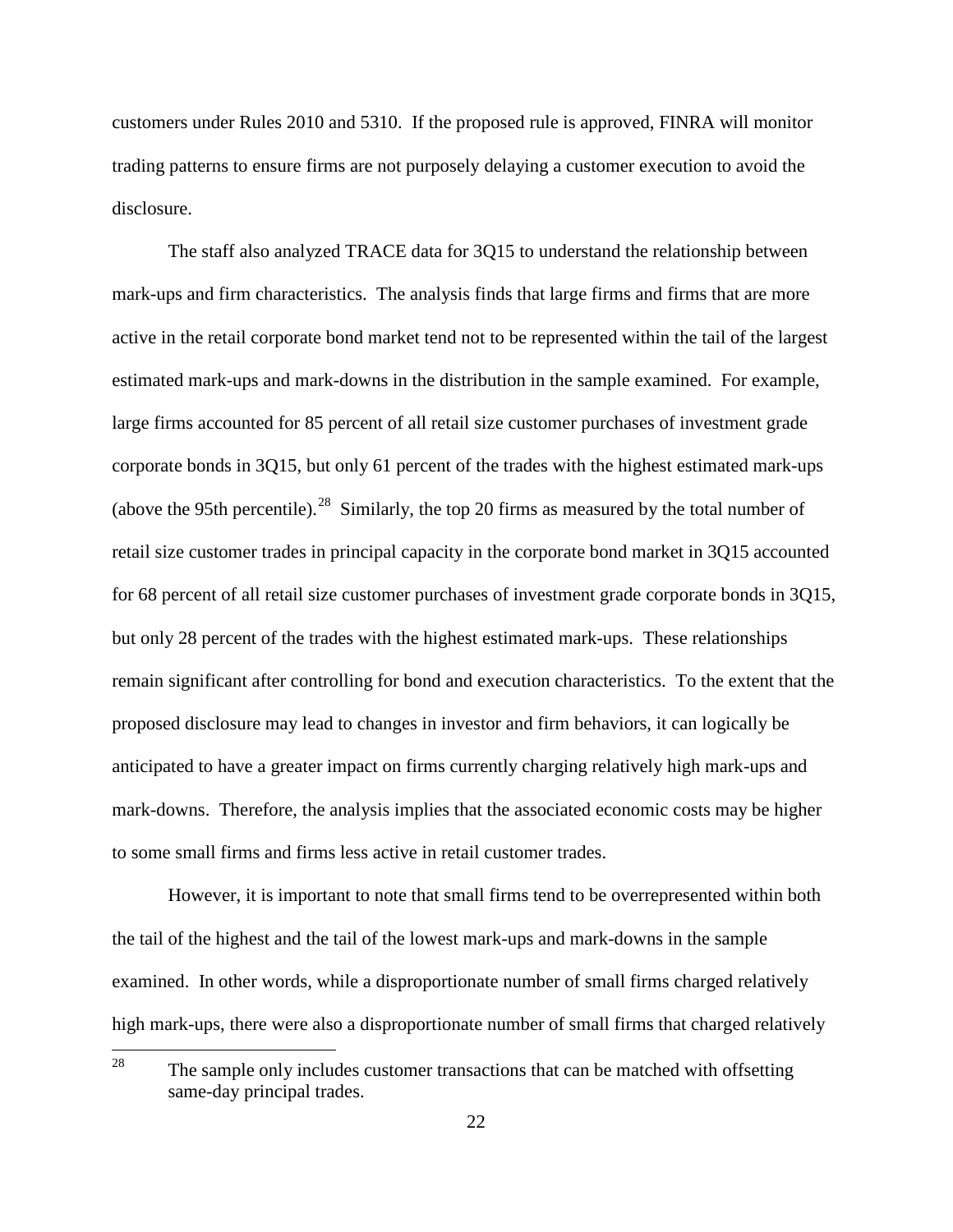low mark-ups. For example, small firms accounted for 8 percent of all retail size customer purchases of investment grade corporate bonds in 3Q15, but 18 percent of the trades with the lowest estimated mark-ups (below the 5th percentile). This implies that some small firms offering competitive prices may benefit from the proposed disclosure.

Moreover, small firms are more likely to have their customer confirmations generated by clearing firms. To the extent that clearing firms will not pass along the full implementation costs to each introducing firm, small firms may incur lower costs than large firms to comply with the proposed rule change.

Therefore, while it is possible that the costs associated with the proposal may lead small dealers to consolidate with large dealers or to exit the market, the effect may be limited. FINRA recognizes that increased concentration in the retail market for fixed income transactions could impact retail costs, by either increasing or decreasing those costs. FINRA also recognizes the potential for members to shift some of the compliance costs on to customers.

#### (iv) Other Considerations

As initially proposed, FINRA would have required members to disclose a "reference price," which used a baseline that is derived from the price that was actually paid by the firm for the bond that same day, and the differential between that reference price and the price to the customer. In response to both the initial proposal and the revised proposal, commenters raised concerns about the usefulness of reference price disclosure, and the potential burdens associated with implementing such disclosure. Based on concerns raised by commenters about the potential burdens associated with reference price disclosure, FINRA is now amending the proposal to require mark-up disclosure, as determined from the prevailing market price. FINRA believes that requiring mark-up disclosure rather than reference price disclosure may result in lower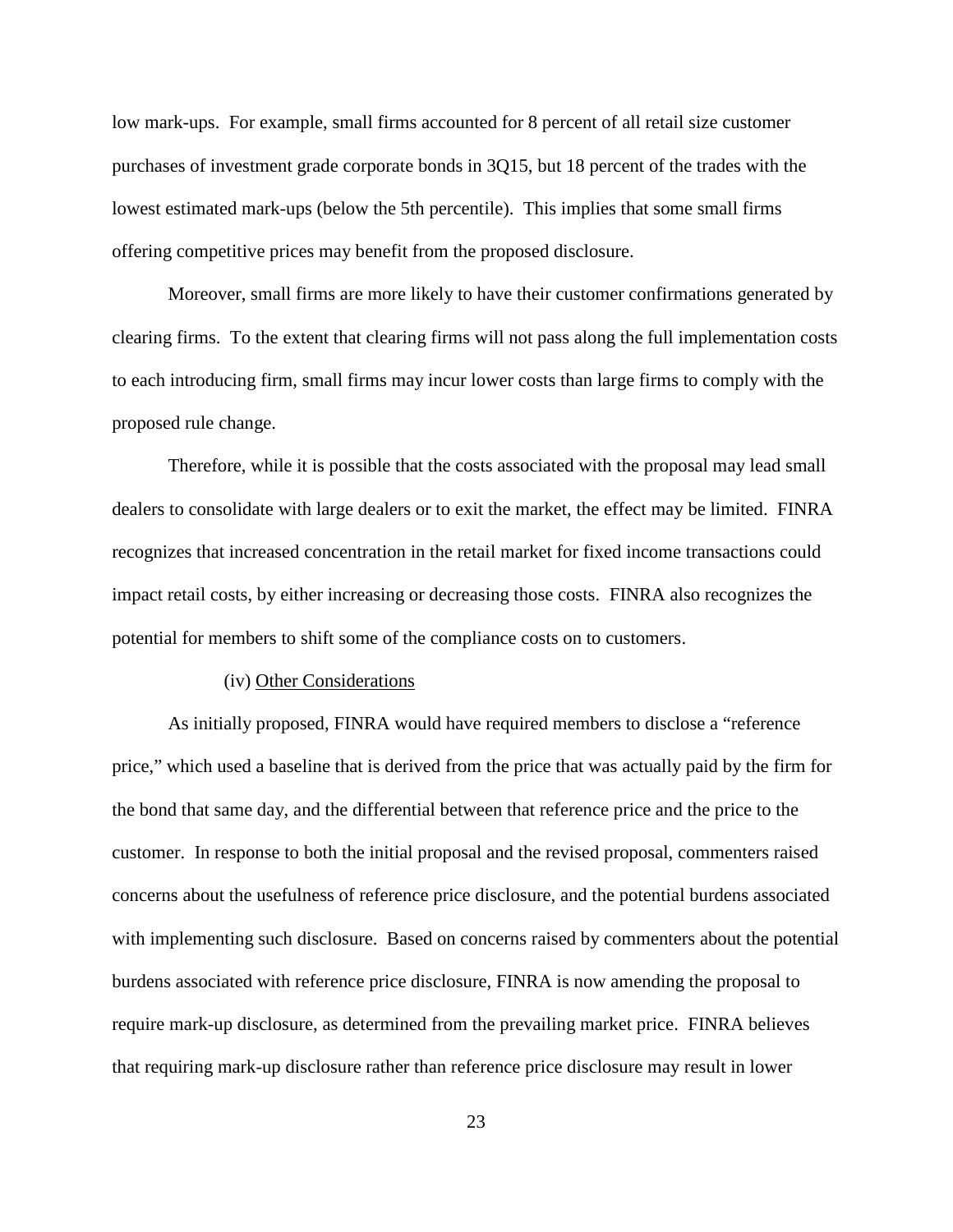compliance costs, as members are already required under Rule 2121 to ensure that mark-ups and mark-downs are fair, and therefore should be calculating mark-ups to ensure compliance with Rule 2121. While FINRA notes that some members may generate customer confirmations on an intra-day basis, FINRA notes that the mark-up on the customer trade should generally be established at the time of that trade, which should reduce the impact of this proposal upon the confirmation generation process. While firms may still need to delay confirmation generation until the end of the day for at least some portion of disclosure-eligible trades due to the forwardlooking aspect of the proposal, FINRA again notes that firms that voluntarily choose to provide disclosure on all retail trades could continue to provide confirmations intra-day, as the forwardlooking aspect of the proposal would no longer be relevant.

FINRA recognizes that the determination of the prevailing market price may not be identical across firms and thus may result in a lack of comparability or consistency in disclosures, especially for thinly traded securities. FINRA expects that firms have reasonable policies and procedures in place to calculate the prevailing market price in a manner consistent with Rule 2121 and that such policies and procedures are applied consistently across customers.

FINRA believes that requiring disclosure for non-institutional accounts may lessen some of the costs and complexity associated with this proposal by allowing firms to use an existing distinction that already is integrated into their operations.

#### (d) Alternatives Considered

As discussed above and below, FINRA considered several alternative approaches and modified the proposal to reduce potential burdens and costs on member firms. For example, FINRA had proposed the disclosure of a "reference price," but then amended the proposal to require the disclosure of the mark-up or mark-down from the prevailing market price. Similarly,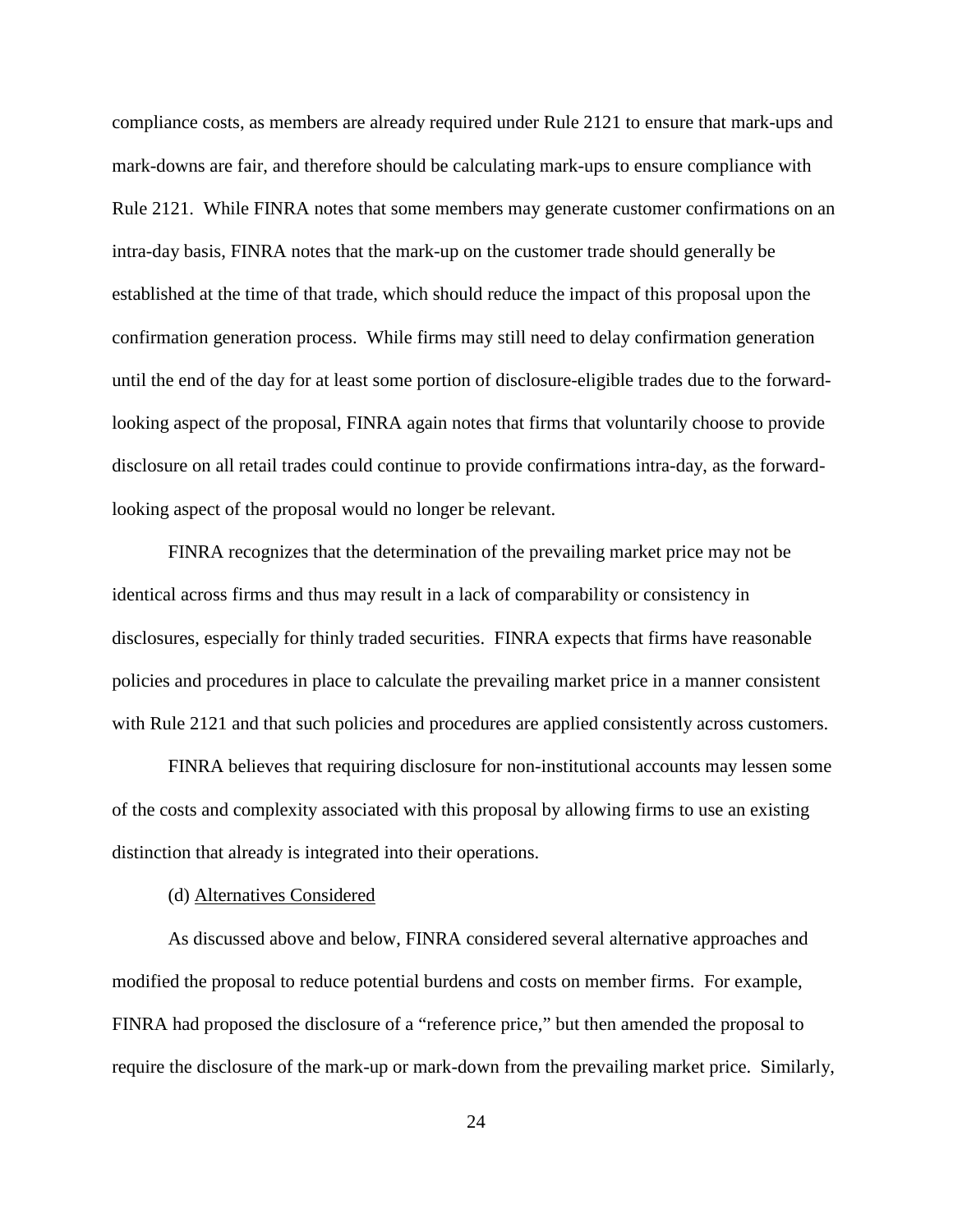a "qualifying size" requirement was replaced with an exclusion for transactions that involve an institutional account. In response to comments and concerns, FINRA also proposes to exclude from the proposed disclosure those transactions which are part of fixed-price offerings on their first trading day and which are sold at the fixed-price offering price, and firm-side transactions that are conducted by a department or desk that is functionally separate from the retail-side desk. Where the member's principal trade was executed with an affiliate of the member in a transaction that was not at arms-length, FINRA proposes to require a member to "look through" its trade with the affiliate to the affiliate's trade with the third party to determine whether disclosure is required.

# C. Self-Regulatory Organization's Statement on Comments on the Proposed Rule Change Received from Members, Participants, or Others

This proposal was published for comment in Regulatory Notice 14-52 (November 2014) and Regulatory Notice 15-36 (October 2015). Thirty-two comments were received in response to Regulatory Notice  $14-52$ ,  $^{29}$  and eighteen comments were received in response to Regulatory

 $29$  See Letter from Michael Nicholas, CEO, Bond Dealers of America, to Marcia E. Asquith, Corporate Secretary, FINRA, dated January 20, 2015 ("BDA Letter I"); letter from John T. Macklin, Director of Operations, Brean Capital, LLC, to Marcia E. Asquith, Corporate Secretary, FINRA, dated January 20, 2015 ("Brean Letter"); letter from Richard Bryant, President, Capital Investment Group, to Marcia E. Asquith, Corporate Secretary, FINRA, dated August 4, 2015 ("CIG Letter"); letter from Micah Hauptman, Financial Services Counsel, Consumer Federation of America, to Marcia E. Asquith, Corporate Secretary, FINRA, dated January 20, 2015 ("CFA Letter I"); letter from Chris Melton, Executive Vice President, Coastal Securities, to Marcia E. Asquith, Corporate Secretary, FINRA, dated January 16, 2015 ("Coastal Securities Letter I"); letter from Michael S. Nichols, Principal, Cutter Advisors Group, dated December 5, 2014 ("Cutter Letter"); letter from Larry E. Fondren, President and CEO, DelphX LLC, to Marcia E. Asquith, Corporate Secretary, FINRA, dated January 7, 2015 ("DelphX Letter"); Letter from Herbert Diamant, President, Diamant Investments Corp., to Marcia E. Asquith, Corporate Secretary, FINRA, dated January 9, 2015 ("Diamant Letter I"); letter from Robert A. Eder, to Cynthia Friedlander, FINRA, dated December 30, 2014 ("Eder Letter I"); letter from Robert A. Eder, dated April 1, 2015 ("Eder Letter II); letter from Norman L. Ashkenas, CCO, Fidelity Brokerage Services LLC and Richard J. O'Brien, CCO,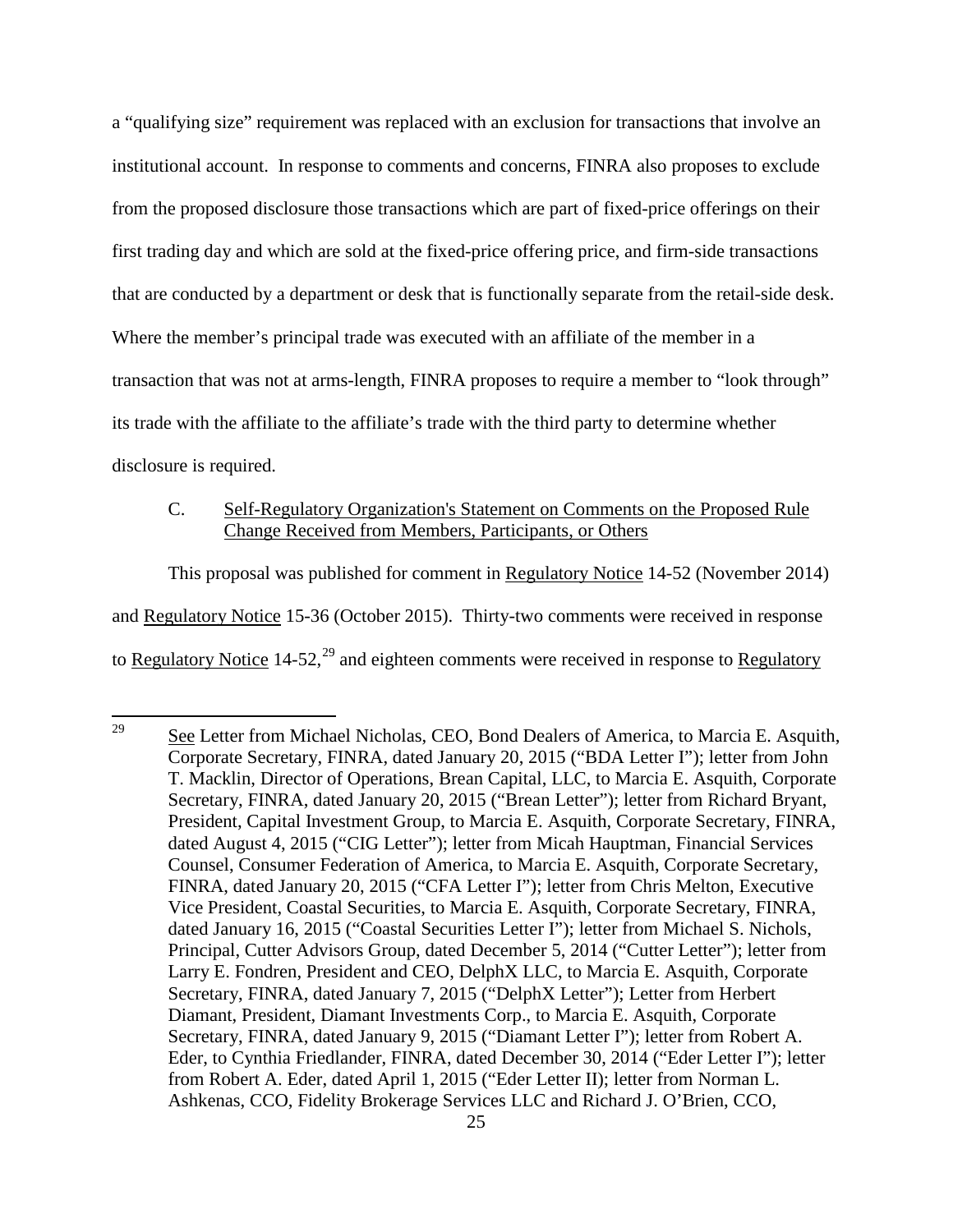National Financial Services, LLC, to Marcia E. Asquith, Corporate Secretary, FINRA, dated January 20, 2015 ("Fidelity Letter I"); letter from Darren Wasney, Program Manager, Financial Information Forum, to Marcia E. Asquith, Corporate Secretary, FINRA, dated January 20, 2015 ("FIF Letter I"); letter from David T. Bellaire, Executive Vice President and General Counsel, Financial Services Institute, to Marcia E. Asquith, Corporate Secretary, FINRA, dated January 20, 2015 ("FSI Institute Letter I"); letter from Rick Foster, Vice-President and Senior Counsel, Financial Services Roundtable, to Marcia E. Asquith, Corporate Secretary, FINRA, dated January 20, 2015 ("Financial Services Roundtable Letter"); letter from Fintegra, LLC ("Fintegra Letter"); letter from Alexander I. Rorke, Senior Managing Director, Hilliard Lyons, to Marcia E. Asquith, Corporate Secretary, FINRA, dated January 20, 2015 ("Hilliard Letter"); letter from Thomas E. Dannenberg, President and CEO, Hutchinson Shockey Erley and Co., to Ronald W. Smith, Corporate Secretary, MSRB, dated January 20, 2015; letter from Andrew Hausman, President, Interactive Data, to Marcia E. Asquith, Corporate Secretary, FINRA, dated January 20, 2015 ("Interactive Data Letter"); letter from Scott A. Hayes, President and CEO, Institutional Securities Corp., to Marcia E. Asquith, Corporate Secretary, FINRA, dated January 2, 2015 ("ISC Letter"); letter from Vincent Lumia, Managing Director, Morgan Stanley Smith Barney LLC, to Marcia E. Asquith, Corporate Secretary, FINRA, dated January 20, 2015 ("Morgan Stanley Letter I"); letter from Jed Bandes, President, Mutual Trust Co. of America Securities, dated December 23, 2014 ("Mutual Trust Letter"); letter from Hugh D. Berkson, Executive Vice-President, Public Investors Arbitration Bar Association, to Marcia E. Asquith, Corporate Secretary, FINRA, dated January 20, 2015 ("PIABA Letter I"); letter from Joseph R.V. Romano, President, Romano Brothers and Co., to Marcia E. Asquith, Corporate Secretary, FINRA, dated January 19, 2015 ("Romano Letter"); letter from Paige W. Pierce, President and CEO, RW Smith & Associates, LLC, dated January 21, 2015 ("RW Smith Letter I"); letter from Rick A. Fleming, Investor Advocate, SEC, to Marcia E. Asquith, Corporate Secretary, FINRA, dated January 20, 2015 ("SEC Investor Advocate Letter I"); letter from Sean Davy, Managing Director and David L. Cohen, Managing Director, SIFMA, to Marcia E. Asquith, Corporate Secretary, FINRA, dated January 20, 2015 ("SIFMA Letter I"); letter from Robert A. Muh, CEO, Sutter Securities Inc., to Marcia E. Asquith, Corporate Secretary, FINRA, dated January 20, 2015 ("Sutter Securities Letter"); letter from Karin Tex, dated January 12, 2015 ("Tex Letter"); letter from Kyle C. Wootten, Deputy Director – Compliance and Regulatory, Thomson Reuters, to Marcia E. Asquith, Corporate Secretary, FINRA, dated January 16, 2015 ("Thomson Reuters Letter I"); letter to Cynthia Friedlander from Scott D. Baines, Principal, Umpqua Investments, Inc., dated January 20, 2015 ("Umpqua Investments Letter"); letter from Bonnie K. Wachtel, CEO, and Wendie L. Wachtel, COO, Wachtel and & Co Inc., to Marcia E. Asquith, Corporate Secretary, FINRA, dated January 16, 2015 ("Wachtel Letter"); letter from Robert J. McCarthy, Director of Regulatory Policy, Wells Fargo Advisors, LLC, to Marcia E. Asquith, Corporate Secretary, FINRA, dated January 20, 2015 ("Wells Fargo Letter I").

 $\overline{a}$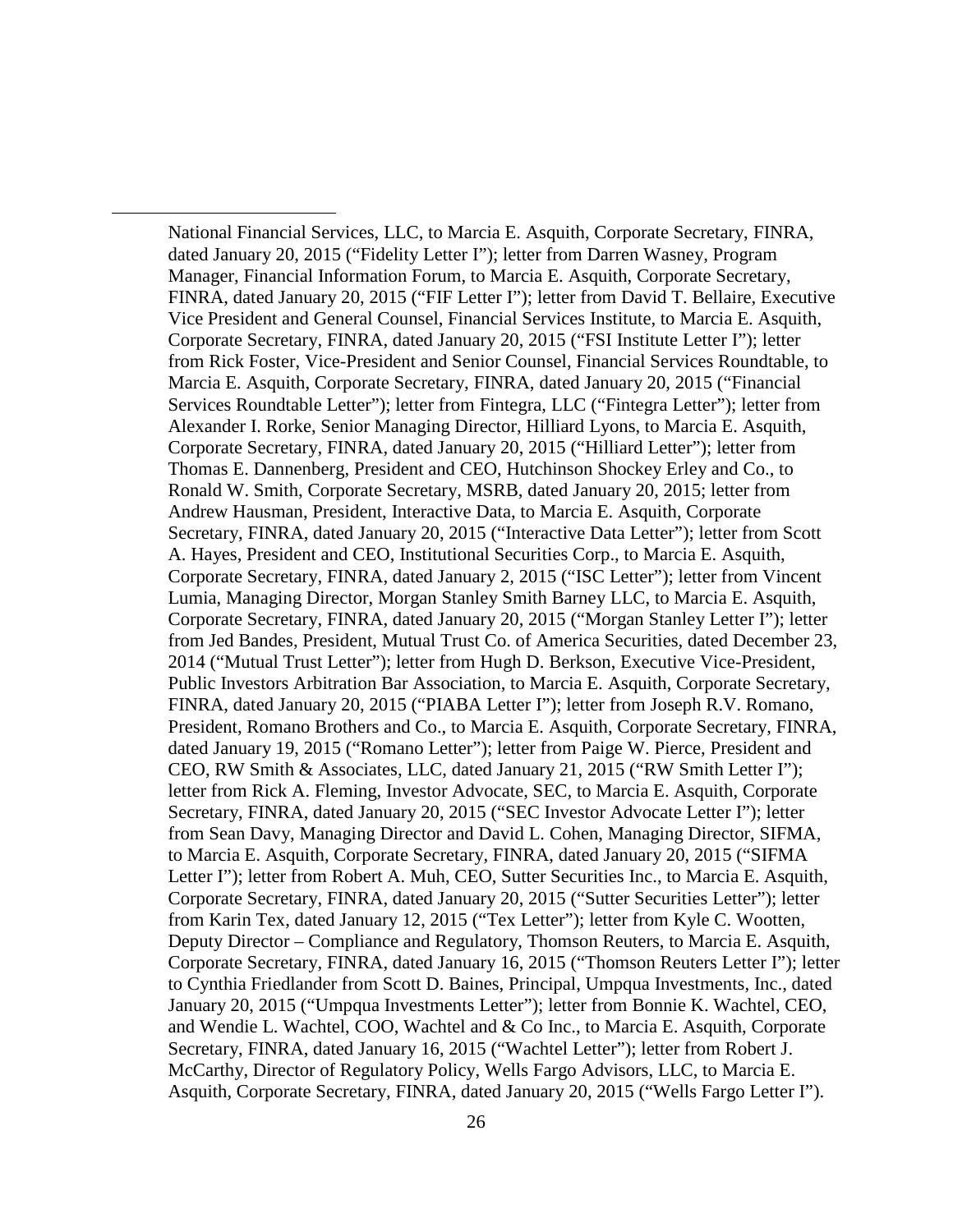Notice 15-36.<sup>30</sup> A copy of Regulatory Notice 14-52 is attached as Exhibit 2a. A list of comment letters received in response to Regulatory Notice 14-52 is attached as Exhibit 2b, and copies of the comment letters received in response to Regulatory Notice 14-52 are attached as Exhibit 2c. A copy of Regulatory Notice 15-36 is attached as Exhibit 2d. A list of comment letters received

<sup>&</sup>lt;sup>30</sup> See Letter from Michael Nicholas, Bond Dealers of America, to Marcia E. Asquith, Corporate Secretary, FINRA, dated December 11, 2015 ("BDA Letter II"); letter from Micah Hauptman, Consumer Federation of America, to Marcia E. Asquith, Corporate Secretary, FINRA, dated December 11, 2015 ("CFA Letter II"); letter from Kurt N. Schacht and Linda L. Rittenhouse, CFA Institute, to Marcia E. Asquith, Corporate Secretary, FINRA, dated December 11, 2015 ("CFA Institute Letter"); letter from Chris Melton, Coastal Securities, to Marcia E. Asquith, Corporate Secretary, FINRA ("Coastal Securities Letter II"); letter from Herbert Diamant, Diamant Investment Corporation, to Marcia E. Asquith, Corporate Secretary, FINRA, dated November 30, 2015 ("Diamant Letter II"); letter from Norman L. Ashkenas and Richard J. O'Brien, Fidelity Investments, to Marcia E. Asquith, Corporate Secretary, FINRA, dated December 11, 2015 ("Fidelity Letter II"); letter from Darren Wasney, Financial Information Forum, to Marcia E. Asquith, Corporate Secretary, FINRA, dated December 11, 2015 ("FIF Letter II"); letter from David T. Bellaire, Financial Services Institute, to Marcia E. Asquith, Corporate Secretary, FINRA, dated December 11, 2015, ("FSI Institute Letter II"); letter from David P. Bergers, LPL Financial LLC, to Marcia E. Asquith, Corporate Secretary, FINRA, dated December 10, 2015 ("LPL Letter"); letter from Elizabeth Dennis, Morgan Stanley Smith Barney LLC, to Marcia E. Asquith, Corporate Secretary, FINRA, dated December 11, 2015 ("Morgan Stanley Letter II"); letter from Hugh D. Berkson, Public Investors Arbitration Bar Association, to Marcia E. Asquith, Corporate Secretary, FINRA, dated December 8, 2015 ("PIABA Letter II"); letter from Paige W. Pierce, RW Smith and Associates, LLC, to Marcia E. Asquith, Corporate Secretary, FINRA, dated December 11, 2015 ("RW Smith Letter II"); letter from Jason Clague, Charles Schwab and Co., to Marcia E. Asquith, Corporate Secretary, FINRA, dated December 11, 2015 ("Schwab Letter"); letter from Rick A. Fleming, Office of the Investor Advocate, SEC, to Marcia E. Asquith, Corporate Secretary, FINRA, dated December 11, 2015 ("SEC Investor Advocate Letter II"); letter from Sean Davy and Leslie M. Norwood, Securities Industry and Financial Markets Association, to Marcia E. Asquith, Corporate Secretary, FINRA, dated December 11, 2015 ("SIFMA Letter II"); letter from Manisha Kimmel, Thomson Reuters, to Marcia E. Asquith, Corporate Secretary, FINRA, dated December 11, 2015 ("Thomson Reuters Letter II"); letter from Thomas S. Vales, TMC Bonds LLC, to Marcia E. Asquith, Corporate Secretary, FINRA, dated December 11, 2015 ("TMC Bonds Letter"); letter from Robert J. McCarthy, Wells Fargo Advisors LLC, to Marcia E. Asquith, Corporate Secretary, FINRA, dated December 11, 2015 ("Wells Fargo Letter  $II$ ").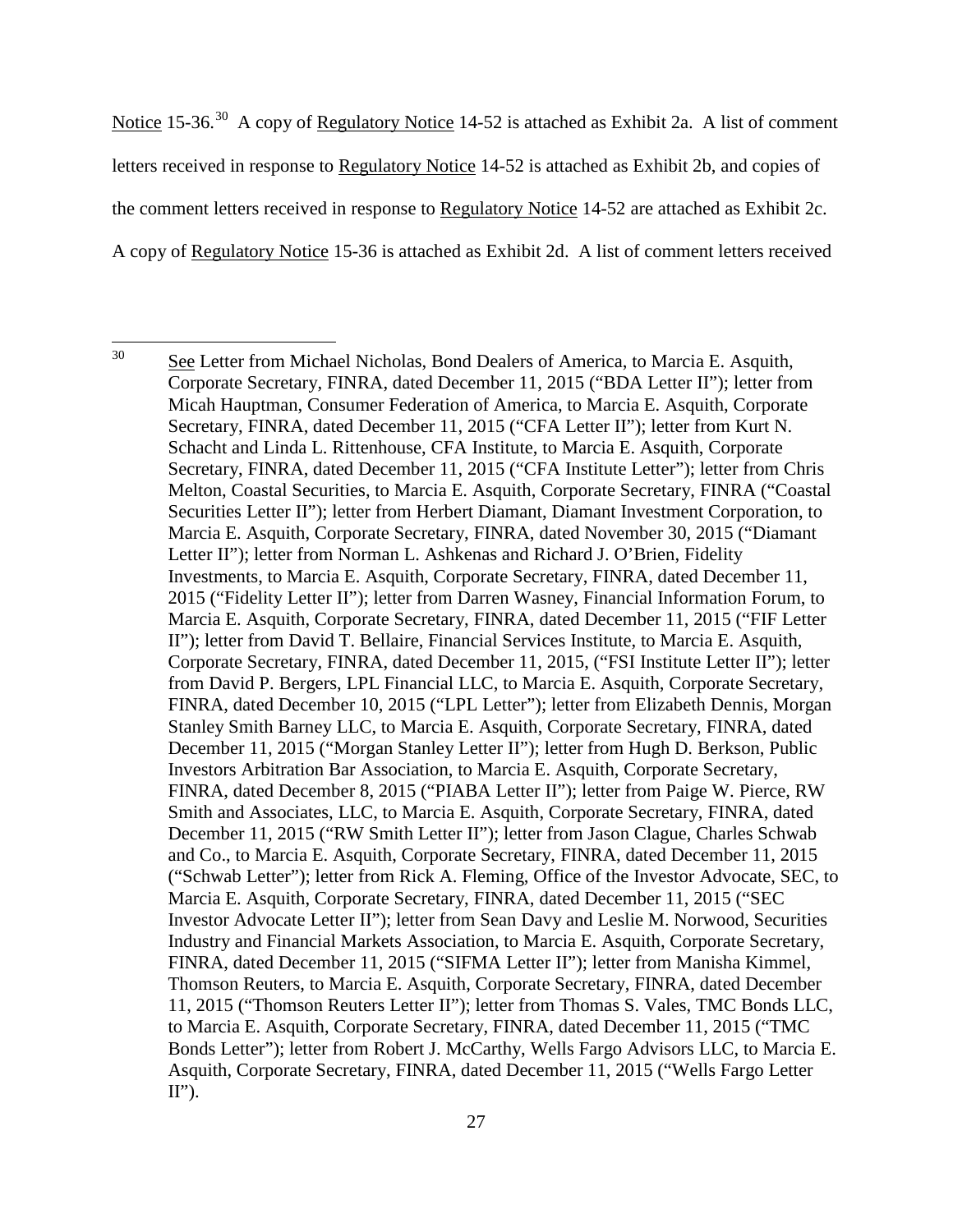in response to Regulatory Notice 15-36 is attached as Exhibit 2e, and copies of the comment letters received in response to Regulatory Notice 15-36 are attached as Exhibit 2f.

#### Summary of Initial Proposal and Comments Received

As proposed in Regulatory Notice 14-52, if a firm sold to a customer and bought the same security as principal from another party on the same trading day, the firm would have been required to disclose on the customer confirmation (i) the price to the customer; (ii) the price to the firm of the same-day trade (reference price); and (iii) the difference between those two prices.<sup>31</sup> The initial proposal would apply where the transaction with the customer was of a "qualifying size," of 100 bonds or less or bonds with a face value of \$100,000 or less, which was designed to capture those trades that are retail in nature.

Of the 31 comments FINRA received on the proposal, 6 supported the proposal, while 25 commenters generally opposed the proposal or made recommendations on ways to narrow substantially the scope of the proposal. Generally, commenters that supported the proposal stated that the proposed confirmation disclosure would provide additional post-trade information to investors that would be otherwise difficult to ascertain.<sup>32</sup> Three commenters, including the CFA and the SEC Investor Advocate, stated that this additional information would put investors in a better position to assess whether they are paying fair prices and the quality of the services provided by their broker-dealer, and also could assist investors in detecting improper practices.<sup>33</sup> The CFA and DelphX indicated that the proposal would foster increased price competition in

<sup>&</sup>lt;sup>31</sup> The initial proposal would also apply to instances where the firm buys bonds from a customer and sells the same bonds as principal to another party on the same trading day.

 $32$  See, e.g., SEC Investor Advocate Letter I at 2.

<sup>33</sup> See CFA Letter I at 1; DelphX Letter at 2; SEC Investor Advocate Letter I at 2.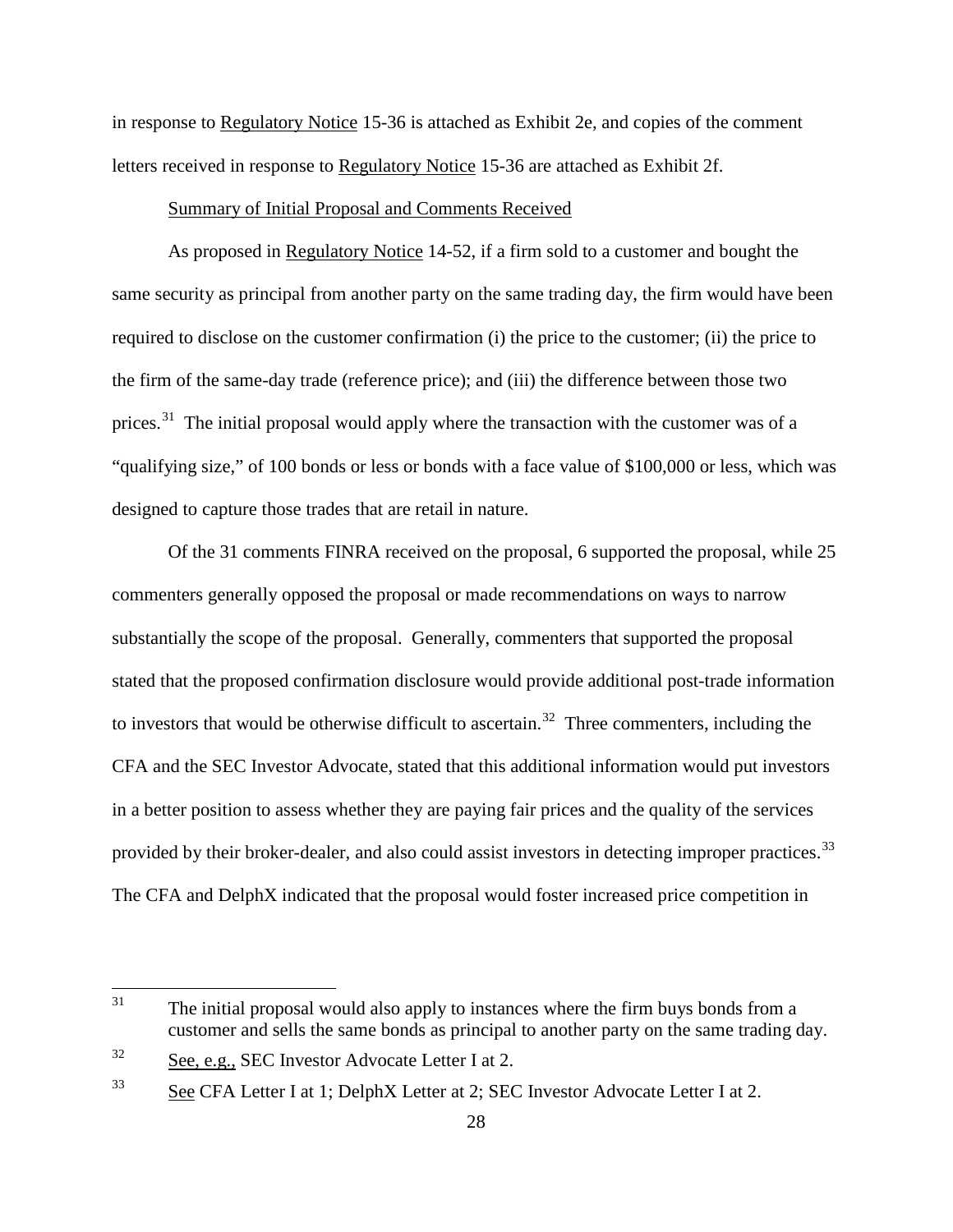fixed income markets, which would ultimately lower investors' transaction costs.<sup>34</sup> Two commenters recommended that the proposal not be limited to retail trades under the proposed size threshold, but that disclosure should be made on all trades involving retail customers, regardless of size.<sup>35</sup>

Other commenters opposed the proposal on several grounds. Commenters questioned whether the proposed disclosure would provide investors with useful information.<sup>36</sup> or whether the disclosure would simply create confusion among investors.<sup>37</sup> Commenters asserted that the proposed methodology for calculating the reference price is overly complex<sup>38</sup> and would be costly for firms to implement.<sup>39</sup> Commenters also indicated the proposal could cause some dealers to exit the retail broker market, either because firms would be reluctant to adapt to the new disclosure requirement, or because of increased costs and the potentially lower profits.<sup>40</sup>

Several commenters suggested ways to narrow the scope of the proposal. Some commenters recommended that FINRA limit the disclosure obligation to riskless principal transactions involving retail investors, as this would more accurately reflect dealer compensation

 <sup>34</sup> See CFA Letter I at 1; DelphX Letter at 3.

<sup>35</sup> See Eder Letter I at 1; PIABA Letter I at 2.

<sup>36</sup> See Diamant Letter at 5; Romano Letter at 3-4; Sutter Securities Letter at 2.

<sup>&</sup>lt;sup>37</sup> See BDA Letter I at 4-5; Diamant Letter I at 6; FSI Institute Letter I at 3; Morgan Stanley Letter I at 2; SIFMA Letter I at 17; Wells Fargo Letter I at 5; CIG Letter at 1.

<sup>&</sup>lt;sup>38</sup> See Fidelity Letter I at 4; FIF Letter I at 2; SIFMA Letter I at 24-26; Thomson Reuters Letter I at 6; Wells Fargo Letter I at 8.

<sup>&</sup>lt;sup>39</sup> See BDA Letter I at 2-3; Diamant Letter I at 7-8; Fidelity Letter I at 4-5; FIF Letter I at 2; FSI Institute Letter I at 5; Financial Services Roundtable Letter at 5; Morgan Stanley Letter I at 3; Wells Fargo Letter I at 7-8; Umpqua Investments Letter at 1.

<sup>&</sup>lt;sup>40</sup> See Brean Letter at 1; Diamant Letter I at 7; FSI Institute Letter I at 8; Umpqua Investments Letter at 1.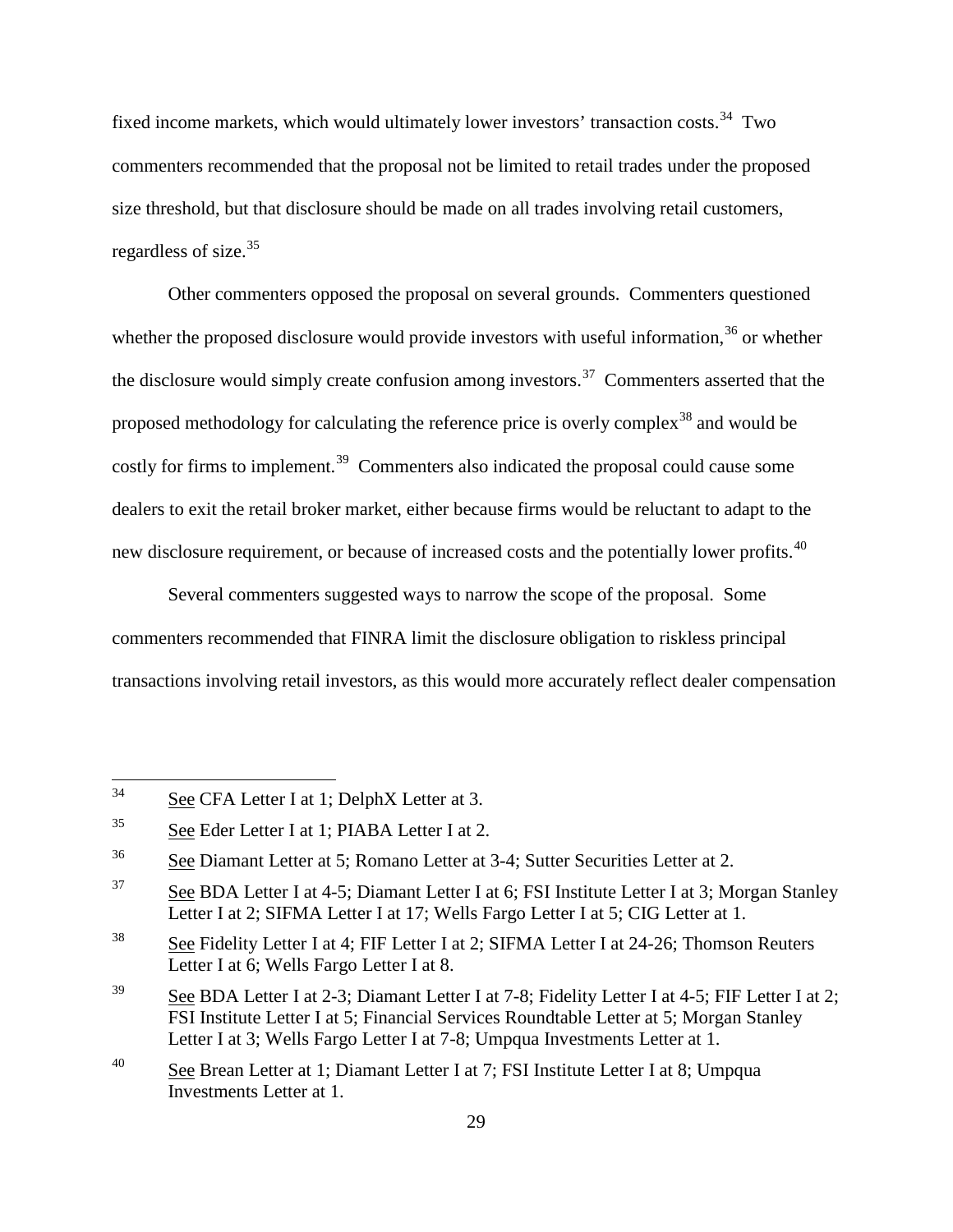and transaction costs,<sup>41</sup> and would be more consistent with the stated objectives of the SEC in this area and of the proposal itself.<sup>42</sup> Some commenters suggested that the proposed rule should apply to riskless principal transactions as previously defined by the Commission, wherein the broker-dealer has an "order in hand" at the time of execution.<sup>43</sup> One commenter, however, did not think that such a limitation would appreciably reduce the complexity or cost of the proposal.44 Commenters also suggested that FINRA eliminate institutional trades from the scope of the proposal: for example, by not covering institutional accounts as defined in FINRA Rule 4512, or sophisticated municipal market professionals as defined in MSRB Rule D-15.<sup>45</sup> Both Fidelity and SIFMA stated that the proposal should permit trading desks that are separately operated within a firm to match only their own trades for purposes of pricing disclosure.<sup>46</sup> Morgan Stanley and SIFMA also stated that transactions between affiliates should not constitute a firm principal trade that, if accompanied by a same-day customer trade, would trigger the disclosure requirement.<sup>47</sup> Commenters also suggested that the proposal exempt the disclosure of mark-ups on new issues.<sup>48</sup> One commenter suggested that this exemption should exempt the disclosure of mark-up/mark-downs on transactions in new issues executed at the public offering price on the date of the issue's sale.<sup>49</sup>

- <sup>44</sup> See Thomson Reuters Letter at 7.
- <sup>45</sup> See BDA Letter I at 6; FIF Letter I at 3; Morgan Stanley Letter I at 3.
- <sup>46</sup> See Fidelity Letter I at 8; SIFMA Letter I at 36.
- <sup>47</sup> See Morgan Stanley Letter I at 3; SIFMA Letter I at 21.
- <sup>48</sup> See BDA Letter I at 6; Coastal Securities Letter I at 1; SIFMA Letter I at 22.
- <sup>49</sup> See Coastal Securities Letter I at 1.

<sup>&</sup>lt;sup>41</sup> See Hilliard Letter at 2; Morgan Stanley Letter I at 2; SIFMA Letter I at 29; Wells Fargo Letter I at 11.

<sup>42</sup> See SIFMA Letter I at 31.

<sup>&</sup>lt;sup>43</sup> See Hilliard Letter at 2; SIFMA Letter I at 30; Wells Fargo Letter I at 11.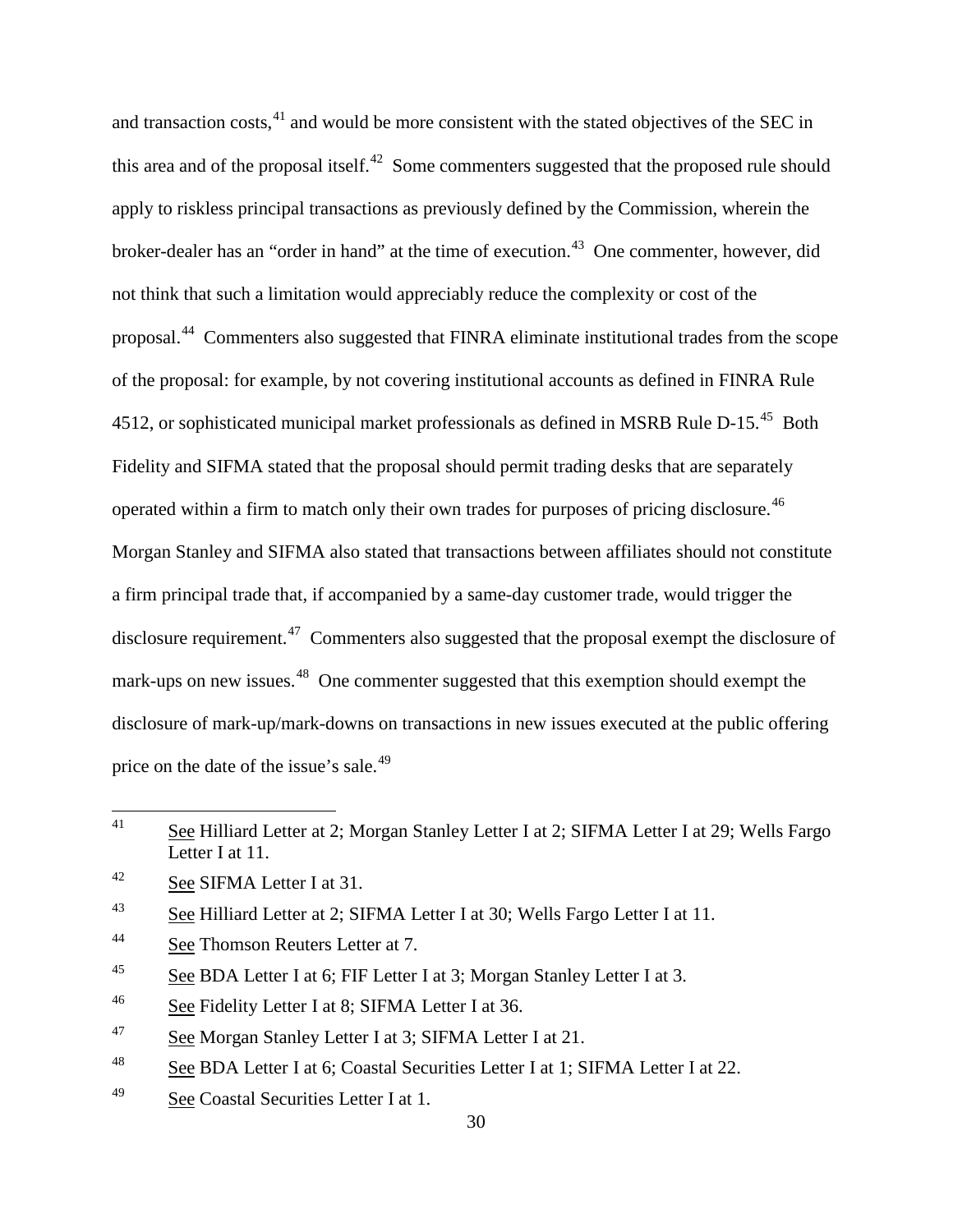Rather than proposing reference price disclosure, several commenters suggested that FINRA instead enhance TRACE, in part by providing greater investor education about TRACE,<sup>50</sup> and requiring firms to make those systems more accessible<sup>51</sup> by, for example, providing more near-real-time TRACE information to investors<sup>52</sup> or providing a link to TRACE on customer confirmations,  $53$  or by aggregating all TRACE data on a single website.  $54$ 

In response to the comments received on Regulatory Notice 14-52, FINRA proposed several modifications to the proposal. First, FINRA proposed to replace the qualifying size requirement with an exclusion for transactions that involve an institutional account, as defined in FINRA Rule 4512(c). This would ensure that all eligible transactions involving retail customers, regardless of size or face amount, would be subject to the proposed disclosure and was responsive to firms' concerns about using disparate definitions of a retail customer. Second, FINRA proposed to exclude from the proposed disclosure those transactions which are part of fixed-price offerings on their first trading day and which are sold at the fixed-price offering price. Variable price offerings would remain subject to the proposed disclosure.<sup>55</sup>

<sup>&</sup>lt;sup>50</sup> See Fidelity Letter I at 7; FSI Institute Letter I at 6-7; Financial Services Roundtable Letter at 6; Hilliard Letter at 3; Morgan Stanley Letter I at 2; SIFMA Letter I at 15-16.

<sup>51</sup> See Thomson Reuters Letter I at 7.

 $52$  See Wells Fargo Letter I at 7. Other commenters noted the difficulty of providing TRACE/EMMA data on the confirmation. See Romano letter at 4.

<sup>&</sup>lt;sup>53</sup> See Fidelity Letter I at 7; FSI Institute Letter I at 6; Hilliard Letter at 3; Morgan Stanley Letter I at 2; SIFMA Letter I at 15-16.

<sup>54</sup> See FIF Letter I at 4; FSI Institute Letter I at 6; Romano Letter at 3-4; SIFMA Letter I at 15-16.

<sup>&</sup>lt;sup>55</sup> In a fixed-price offering, bonds are generally sold at par and at the same price to all investors, and the compensation paid to the firm, such as the underwriting fee, is captured in the prospectus. In contrast, variable price offerings are reported as secondary trades, may involve investors paying different prices, and may be difficult for firms to distinguish from other kinds of secondary trades.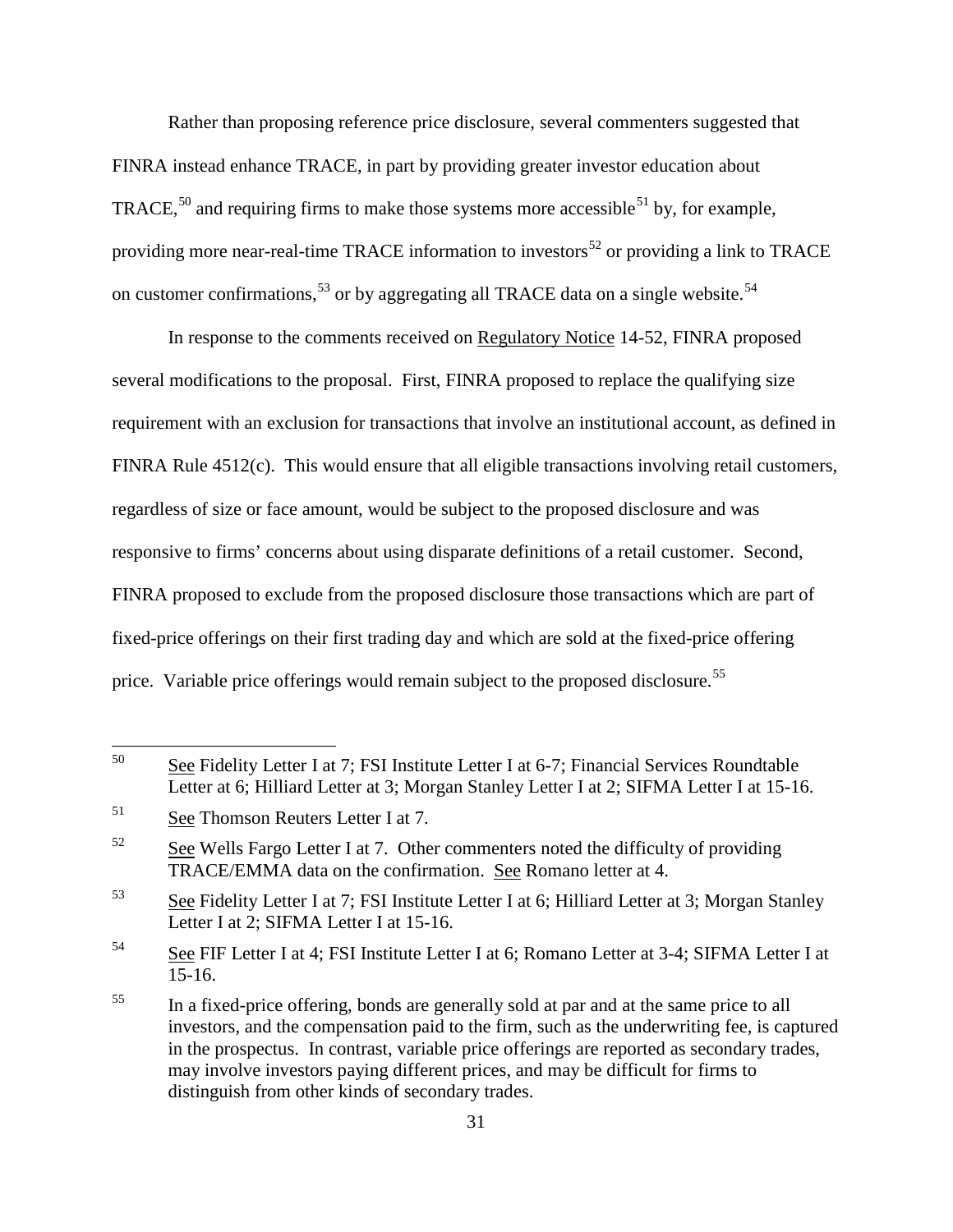Third, in response to concerns from commenters that having the disclosure requirements triggered by trades made by separate trading departments or desks would undermine the legal and operational separation of those desks, FINRA staff proposed to exclude firm-side transactions from the proposed disclosure that are conducted by a department or desk that is functionally separate from the retail-side desk, e.g., where the firm can demonstrate through policies and procedures that the firm-side transaction was made by an institutional desk for an institutional customer that is separate from the retail desk and the retail customer, and that the institutional desk had no knowledge of the retail order. However, if, for example, the transactions and positions of the separate department or desk are regularly used to effect the transactions at the retail desk, this exception would not apply.

Fourth, in response to concerns from commenters about having the disclosure requirements triggered by trades between affiliates, FINRA proposed to exclude trades where the member's principal trade was executed with an affiliate of the member and the affiliate's position that satisfied this trade was not acquired on the same trading day. Some commenters stated that acquiring a security through an affiliate was functionally similar to an inventory trade, and that using this trade as the basis for a reference price calculation would be of limited value, especially if the affiliate acquired its position over multiple trading days.<sup>56</sup> To the extent that disclosure is not required where the firm principal trade occurs on a previous trading day,  $e.g.,$ the firm sells the security to a customer out of its inventory, this exception would apply a similar concept to trades involving affiliates. Fifth, to address concerns raised by commenters that customers may be confused by reference price information provided on volatile trading days where there are large price swings between the time of the trade with the customer and the firm's

56 See SIFMA Letter I at 21.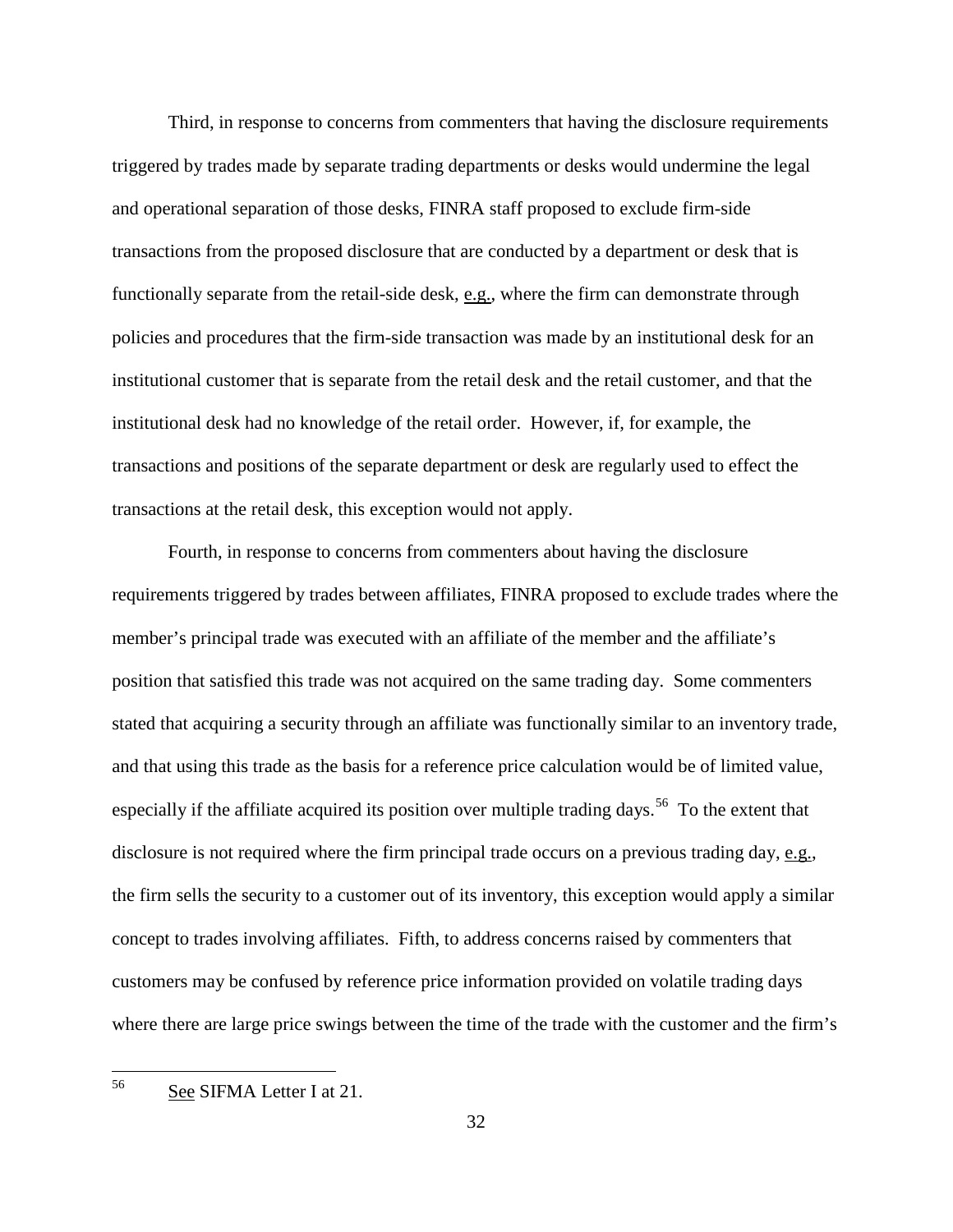own trade, FINRA proposed that firms be required to provide a link to TRACE on the customer confirmation, and permitted firms to omit the reference price in the event of a material change in the price of the security between the time of the firm principal trade and the customer trade. Sixth, in response to concerns about the operational burdens associated with determining the reference price for certain "complex" trade scenarios, FINRA would permit members to use alternative methodologies for more complex trades.<sup>57</sup>

As discussed above, FINRA developed its initial proposal in consultation with the MSRB, and the initial FINRA and MSRB proposals were substantially similar. However, in response to comments, the MSRB proposed a different disclosure framework than FINRA. Specifically, the MSRB proposed requiring a firm to disclose the amount of the firm's mark-up (or mark-down) from the prevailing market price for certain retail customer transactions, rather than the reference price paid by the firm and the differential between the reference price and the price paid by the customer. Under the MSRB's proposal, the firm would be required to disclose its mark-up or mark-down if the firm bought (sold) the security in one or more transactions in an aggregate trade size that met or exceeded the size of the sale (purchase) to (from) the customer within two hours of the customer transaction. The disclosed mark-up would be required to be expressed both as a total dollar amount and as a percentage. The MSRB also proposed

<sup>&</sup>lt;sup>57</sup> FINRA proposed that, where there is a principal transaction and a customer transaction of the same size (or the principal transaction exceeds the size of the customer trade) without intervening trades within the same trading day, the price of the principal trade should be used as the reference price. However, where there is not a same-size principal and customer trade scenario or there are one or more intervening trades of a different size, the staff proposed that firms should be allowed to employ a reasonable alternative methodology in calculating the reference price, such as the average weighted price of the firm trades that equal or exceed the size of the customer trade, or the price of the last same-day trade executed as principal by the firm prior to the customer trade (or closest in time if executed after), irrespective of the size of that principal trade. FINRA also proposed that the firm must adequately document, and consistently apply, its chosen methodology.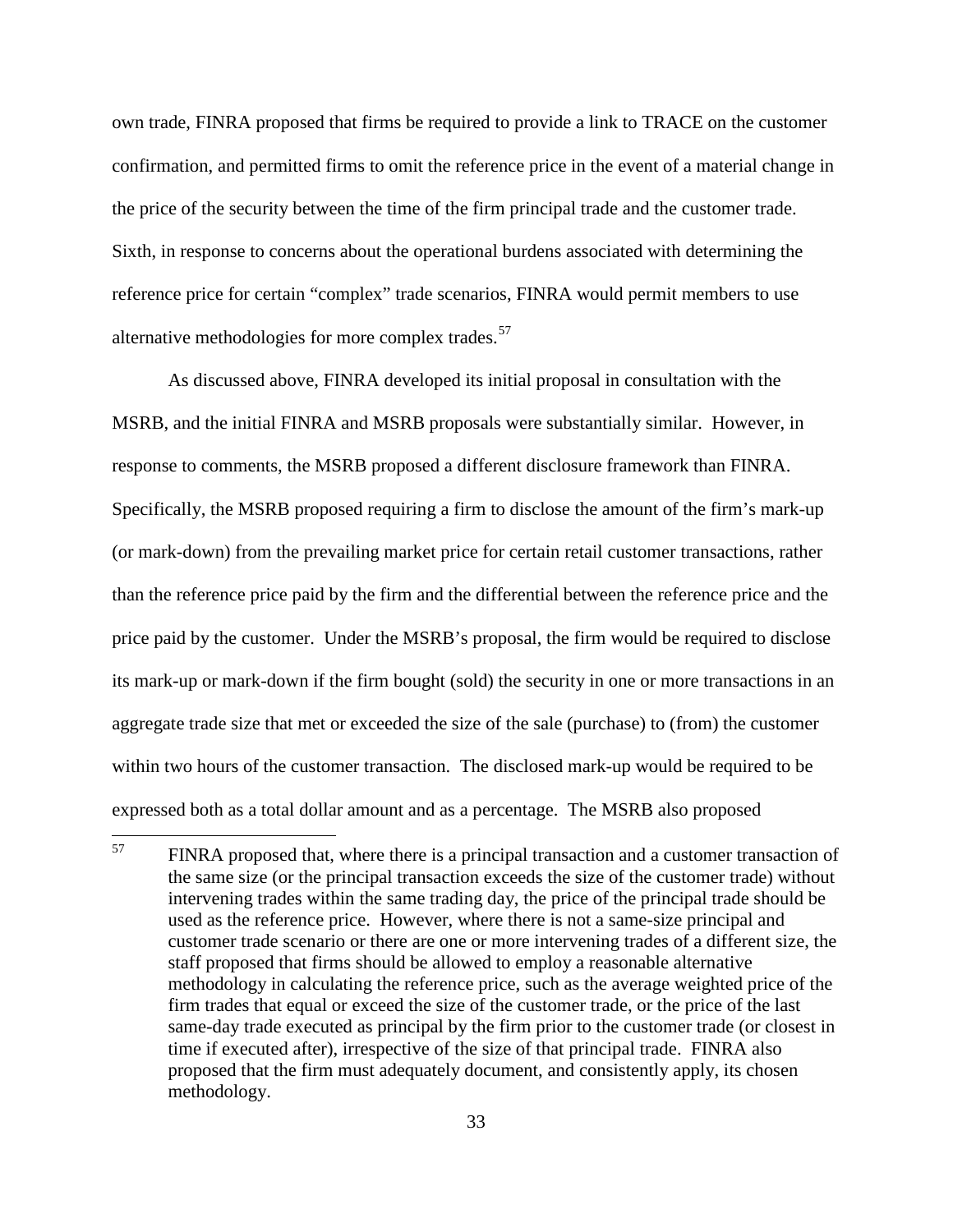exempting firms from disclosure when the firm and customer trades were conducted by functionally separate trading desks. For trades among affiliates, the MSRB proposed to "look through" the firm's trade with the affiliate to the affiliate's trade with the third party for purposes of determining whether disclosure is required. Additionally, the MSRB proposed to require the disclosure of two additional data points, even if mark-up disclosure would not be required under the MSRB's proposal. First, the MSRB proposed to require firms to add a CUSIP-specific link to EMMA on all customer confirmations. Second, the MSRB proposed to require on all customer confirmations the disclosure of the time of execution of a customer's trade.

Given the importance of achieving a coordinated approach with the MSRB, in Regulatory Notice 15-36 soliciting comment on the revised proposal, FINRA included a description of the MSRB's mark-up disclosure approach and invited comments on any relative merits and shortcomings of the MSRB's approach as compared to FINRA's revised approach.

### Summary of Revised Proposal and Comments Received

In response to the revised proposal, some commenters reiterated that retail investors would benefit from some form of enhanced price disclosure. For example, the CFA stated that increased price disclosure would provide investors with the opportunity to make more informed investment decisions, and would foster increased price competition in the fixed income markets.<sup>58</sup> The SEC Investor Advocate stated that some kind of regulatory solution was necessary, as retail investors in fixed income securities "remain disadvantaged by the lack of information they receive in confirmation statements."59 The PIABA stated that abuse of undisclosed mark-ups and mark-downs is not a hypothetical problem, and that making additional

 <sup>58</sup> See CFA Letter II at 6.

<sup>59</sup> See SEC Investor Advocate Letter II at 2.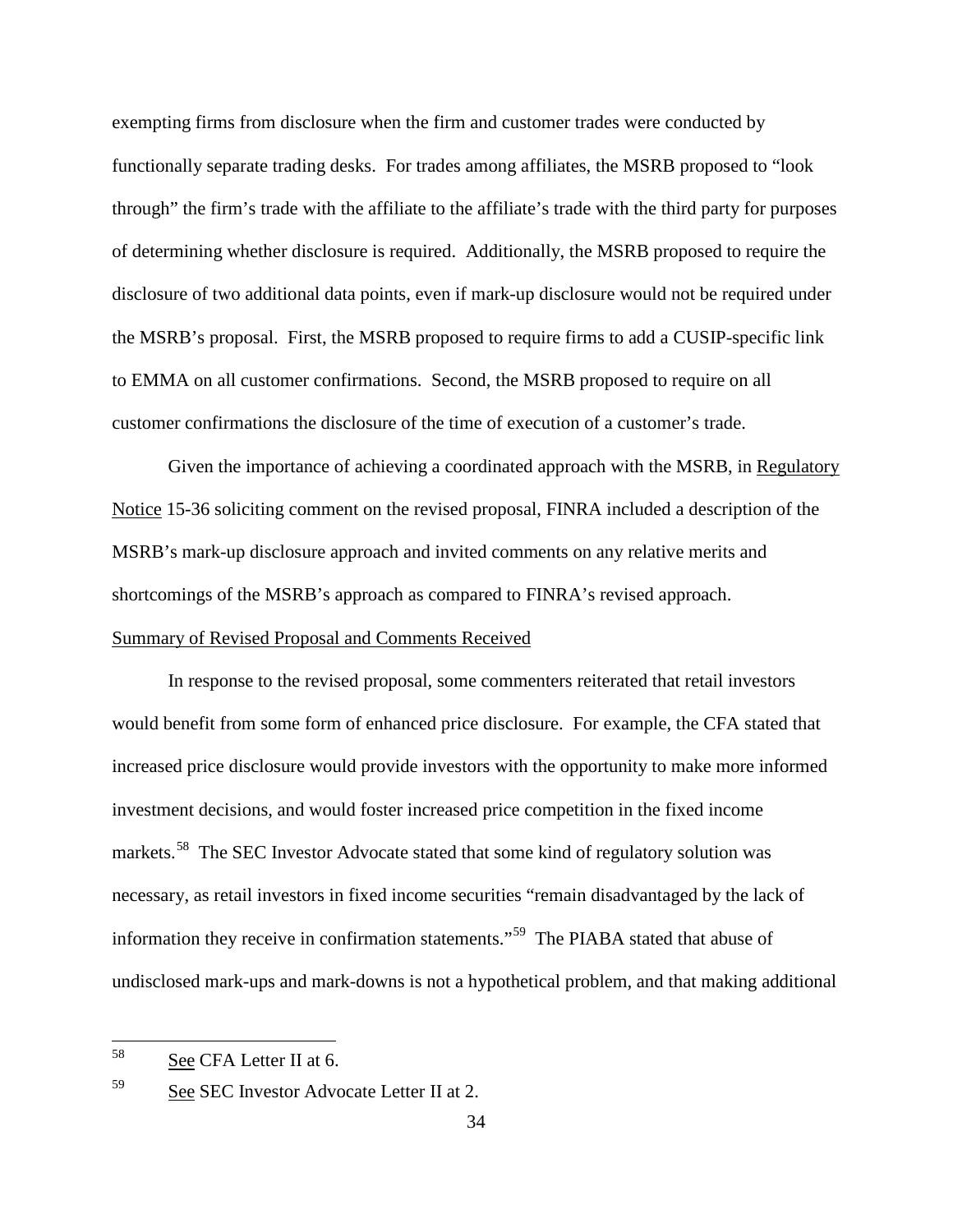pricing information available could result in customers being charged more favorable prices.<sup>60</sup>

A number of commenters supported disclosing the mark-up, as based on the prevailing market price, instead of the reference price. $^{61}$  BDA recommended that the disclosure should be displayed either in dollar terms or as a percentage of the markup relative to the inter-dealer price.<sup>62</sup> Both BDA and Schwab stated that the reference price proposal would be costly, difficult for firms to implement and for retail customers to understand, and may not provide customers with meaningful information about the costs associated with particular transactions.<sup>63</sup> Schwab noted that, under the reference price proposal, a customer may receive disclosure for the execution of one lot of a particular order, but not for another lot of the same order.<sup>64</sup> Schwab stated that the reference price proposal would also reflect market fluctuations, so that a customer may infer that the dealer lost money on a transaction with a customer, even if a mark-up was charged.65 Fidelity stated that the proposed disclosure requirement should focus on the difference between the price the customer was charged for a fixed income security and the prevailing market price of the fixed income security.<sup>66</sup> While Fidelity agreed that a dealer's actual contemporaneous costs or proceeds are a reasonable proxy for the prevailing market price in some situations, it stated that there are many situations in which a dealer's costs or proceeds

 <sup>60</sup> See PIABA Letter II at 3.

<sup>&</sup>lt;sup>61</sup> See BDA Letter II at 6; Fidelity Letter II at 5; FSI Institute Letter II at 5; LPL Letter at 1; Schwab Letter at 3-4; SEC Investor Advocate Letter II at 5.

<sup>62</sup> See BDA Letter II at 2.

 $63$  See BDA Letter II at 4-5; Schwab Letter at 2.

<sup>64</sup> See Schwab Letter at 2.

<sup>65</sup> See Schwab Letter at 2.

<sup>66</sup> See Fidelity Letter II at 7-8.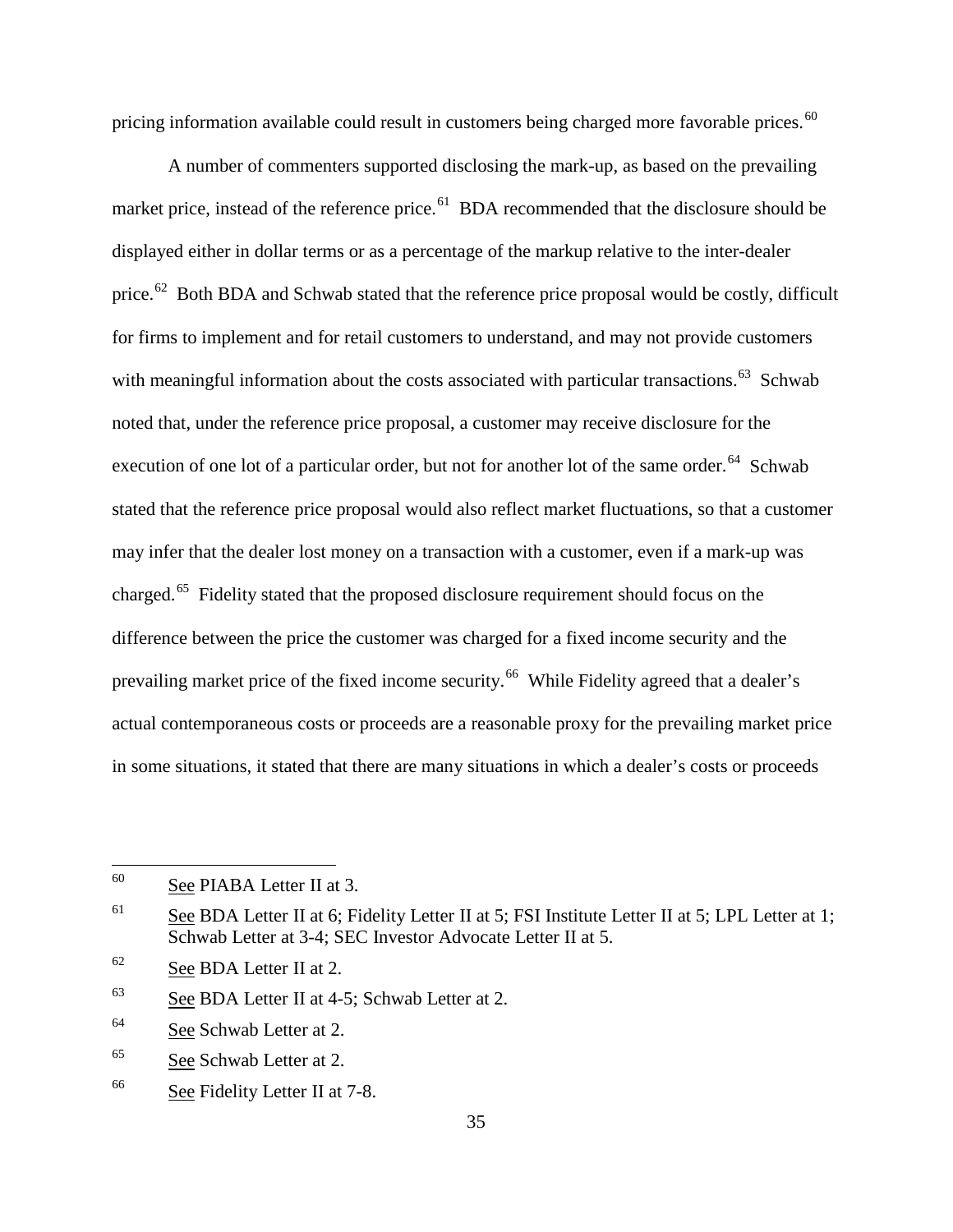are not a reasonable proxy for the prevailing market price.<sup>67</sup> Fidelity proposed that the prevailing market price be defined as the dealer's best available price for the subject security under the best available market at the time of trade execution.<sup>68</sup> Fidelity proposed different methodologies that dealers could apply when determining the prevailing market price, including (1) looking at a trader's mark-to-market at the end of the day; (2) contemporaneous cost; (3) top of book; and (4) vendor solutions that offer real time valuations for certain securities.<sup>69</sup>

Other commenters noted that the reference price proposal could negatively impact firms' efforts to generate timely confirmations.<sup>70</sup> In supporting the mark-up disclosure approach, the SEC Investor Advocate noted that mark-up disclosure, although it may lead to disclosure of a smaller cost to an investor under some circumstances, nonetheless provides relevant information about the actual compensation the investor is paying the dealer for the transaction, reflects market conditions and has the potential to provide a more accurate benchmark for calculating transaction costs.<sup>71</sup> LPL noted that mark-up disclosure would be relevant to retail transactions in all kinds of fixed income securities that might be the subject of future disclosure requirements.<sup>72</sup>

Some commenters opposed requiring that the firm principal and customer trades occur closer in time to each other, such as two hours, as had relatedly been proposed by the MSRB. The CFA and the SEC Investor Advocate noted that a shorter timeframe would increase the possibility that firms would attempt to evade the disclosure requirement by holding onto

 <sup>67</sup> Id.

<sup>68</sup> Id. at 7.

<sup>69</sup> Id. at 8.

<sup>&</sup>lt;sup>70</sup> See Fidelity Letter II at 11; FIF Letter II at 3; Schwab Letter at 4.

 $71$  See SEC Investor Advocate Letter II at 5.

 $72$  See LPL Letter at 4.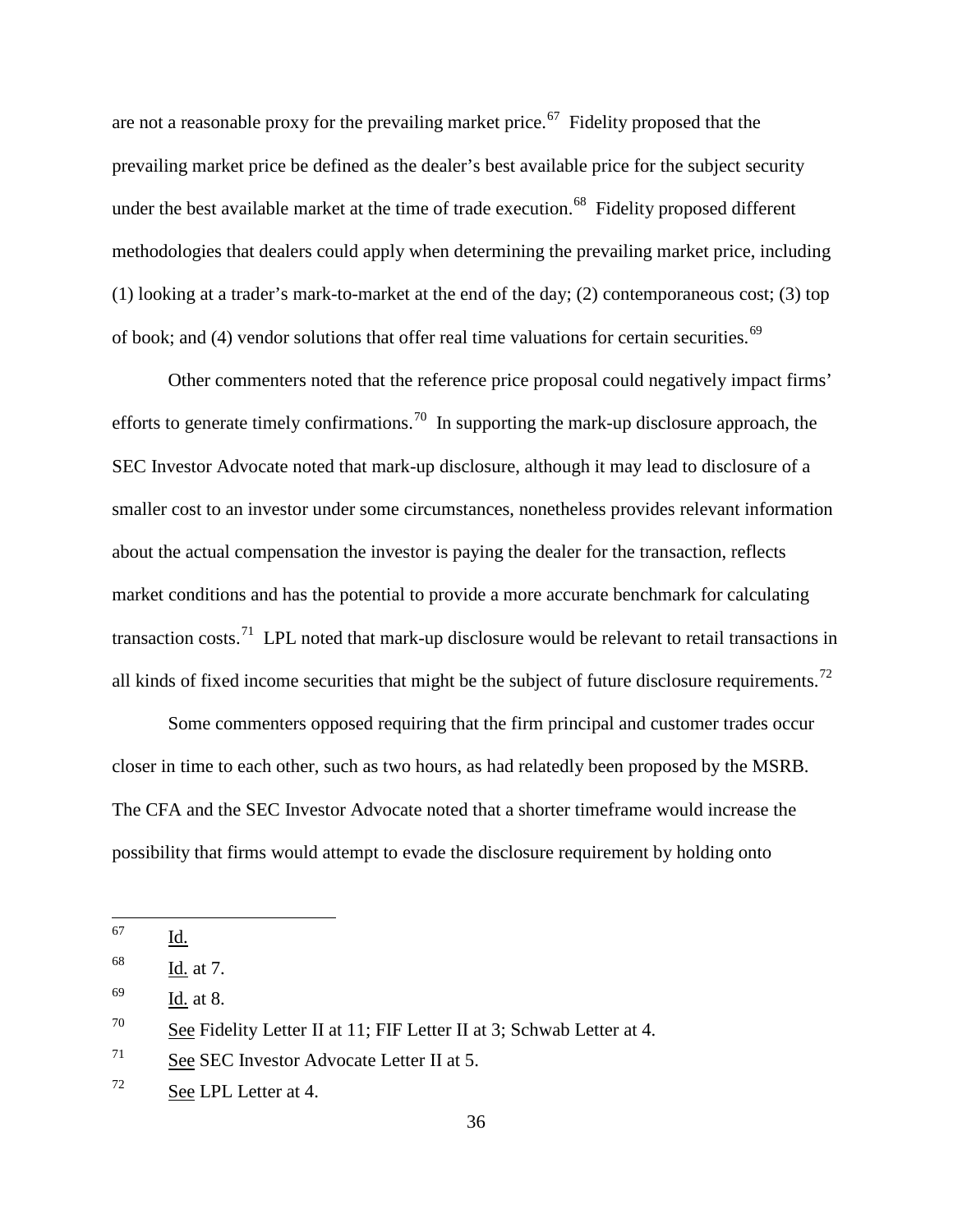positions.73 Other commenters, including Morgan Stanley and SIFMA, indicated that the timeframe for disclosure should be shortened to the two-hour window.<sup>74</sup> These commenters stated that the two-hour window would capture the majority of the trades at issue, and also be easier to implement.<sup>75</sup> Commenters stated that the concern that a shorter timeframe would facilitate gaming of the disclosure requirement was misplaced, as it was unlikely that firms would change trading patterns and increase risk exposure merely to avoid disclosure.<sup>76</sup> They also said that FINRA has sufficient access to data to determine if firms were attempting to game the two-hour disclosure window. $^{77}$ 

Commenters generally supported the change of the scope of the proposal from the "qualifying size" standard (transactions involving 100 bonds or less or \$100,000 face amount or less) to transactions with non-institutional accounts.78 The CFA noted that the revised standard would help ensure that all retail transactions would receive disclosure, regardless of size.<sup>79</sup>

Three commenters opposed the proposal to require firms to disclose the time of the execution of the customer transaction.<sup>80</sup> FIF stated that this proposal would create additional expense for firms, and could not be adjusted in connection with any trade modifications, cancellations or corrections. $81$  FIF also indicated that the execution time was not necessary for

 <sup>73</sup> See CFA Letter II at 2; SEC Investor Advocate Letter II at 5.

<sup>74</sup> See Diamant Letter II at 7; Morgan Stanley Letter II at 3; SIFMA Letter II at 7.

<sup>75</sup> See Diamant Letter II at 7; Morgan Stanley Letter II at 3; SIFMA Letter II at 7.

<sup>76</sup> See Morgan Stanley Letter II at 3; RW Smith Letter II at 2; SIFMA Letter II at 10.

<sup>77</sup> See RW Smith Letter II at 2.

<sup>78</sup> See CFA Letter II at 4; CFA Institute Letter at 3; Coastal Securities Letter II; PIABA Letter II at 2; Schwab Letter at 5; SIFMA Letter II at 15.

<sup>79</sup> See CFA Letter II at 4.

<sup>&</sup>lt;sup>80</sup> See FIF Letter at 5; Schwab Letter at 6; SIFMA Letter at 16.

 $81$  See FIF Letter at 5.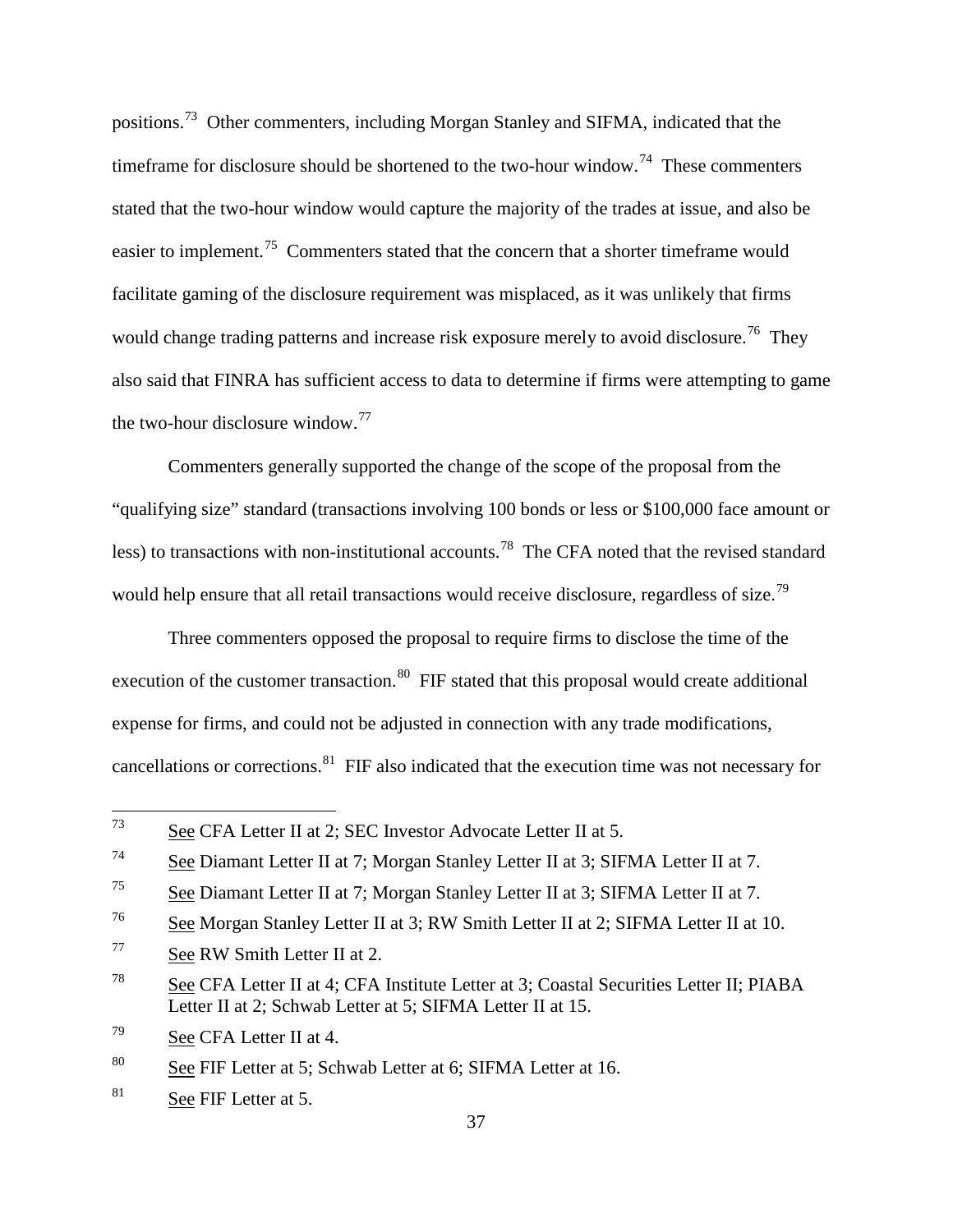securities that trade infrequently, as investors should not have difficulty ascertaining the prevailing market price at the time of their trade.<sup>82</sup> Schwab indicated that this would not be a necessary data point for investors.<sup>83</sup>

Other commenters, however, supported including the time of execution of the customer trade. Thomson Reuters stated that including the time of execution would allow retail investors to more easily identify relevant trade data on TRACE<sup>84</sup> and FSI stated that this would allow investors to understand the market for their security at the time of their trade.<sup>85</sup>

Commenters also supported adding a general link to TRACE.<sup>86</sup> FSI and SIFMA supported the proposal to add a link to the TRACE website on customer confirmations instead of a CUSIP-specific link, as a CUSIP-specific link could be inaccurate or misleading, and could be difficult for firms to implement.<sup>87</sup> BDA stated that a general link to the main TRACE page would be operationally easier to achieve.<sup>88</sup>

Commenters supported the proposed exclusion for transactions involving separate trading desks,<sup>89</sup> although Schwab indicated that this exception should be subject to information barriers and rigorous oversight.<sup>90</sup> The CFA suggested FINRA specifically require, in the rule text, that

<sup>84</sup> See Thomson Reuters Letter at 2.

 $82$  See FIF Letter at 6.

<sup>83</sup> See Schwab Letter at 6.

<sup>85</sup> See FSI Letter at 7.

<sup>86</sup> See BDA Letter II at 3; Coastal Securities Letter II; FSI Institute Letter II at 6.

 $87$  See FSI Institute Letter II at 6; SIFMA Letter II at 19.

<sup>88</sup> See BDA Letter II at 3.

<sup>89</sup> See CFA Institute Letter at 5; Schwab Letter at 6; SIFMA Letter II at 15.

<sup>90</sup> See Schwab Letter at 6.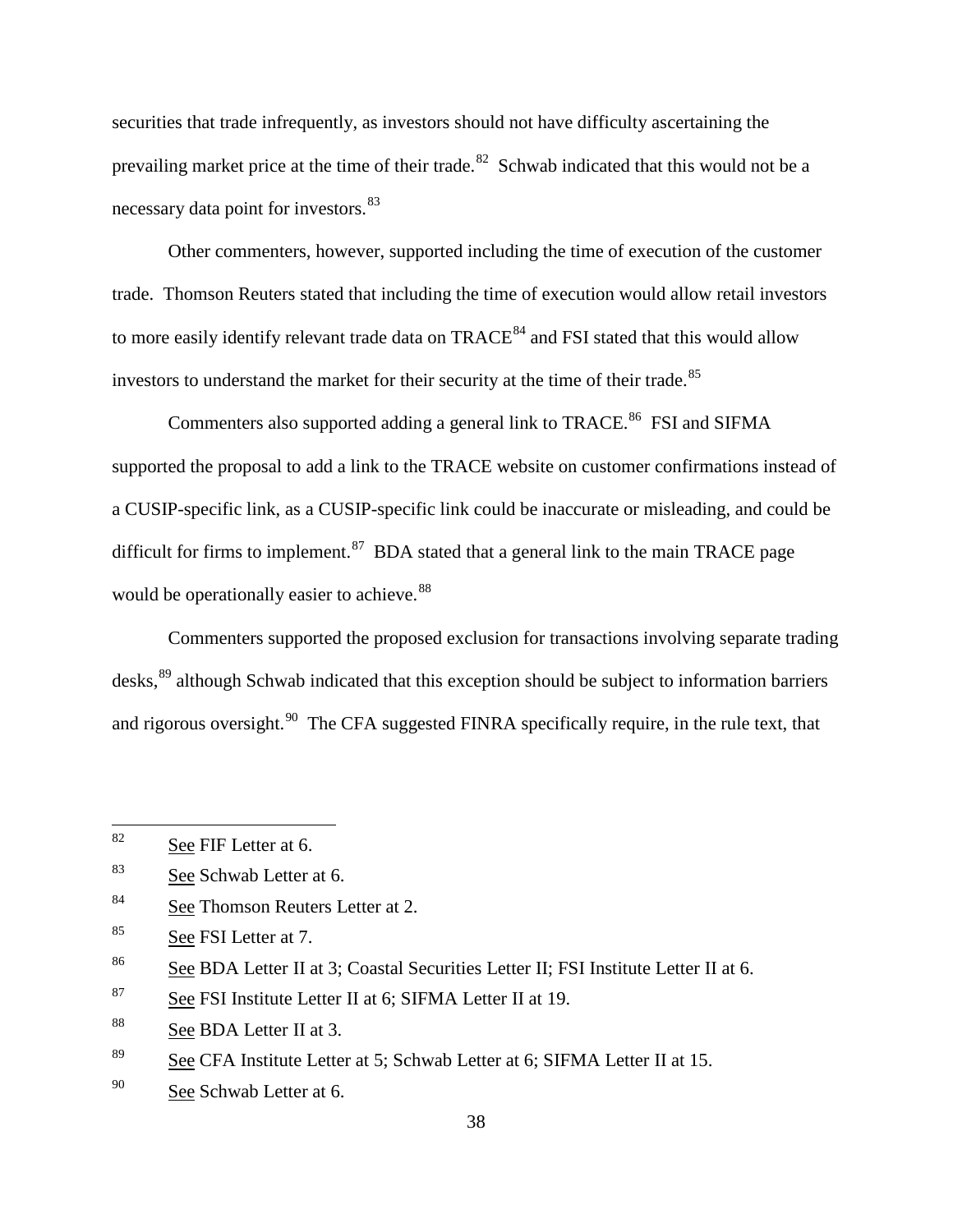firms have policies and procedures in place to ensure functional separation.<sup>91</sup> and the SEC Investor Advocate suggested that FINRA provide greater guidance as to what constitutes a functional separation.  $92$ 

Some commenters supported the proposal, in cases of transactions between affiliates, to "look through" to the affiliate's principal transaction for purposes of determining whether disclosure is required.<sup>93</sup> FIF and Thomson Reuters stated, however, that not all firms are able to "look through" principal trades, given information barriers and the fact that firms often conduct inter-dealer business on a completely separate platform than the retail business.<sup>94</sup>

With respect to the proposed exemption for fixed-price new issues, the two commenters that addressed this issue, CFA Institute and SIFMA, supported the proposed exemption.<sup>95</sup>

### III. Date of Effectiveness of the Proposed Rule Change and Timing for Commission Action

Within 45 days of the date of publication of this notice in the Federal Register or within such longer period (i) as the Commission may designate up to 90 days of such date if it finds such longer period to be appropriate and publishes its reasons for so finding or (ii) as to which the self-regulatory organization consents, the Commission will:

(A) by order approve or disapprove such proposed rule change, or

(B) institute proceedings to determine whether the proposed rule change should be disapproved.

<sup>94</sup> See FIF Letter II at 5; Thomson Reuters Letter II at 3.

 <sup>91</sup> See CFA Letter II at 5.

<sup>&</sup>lt;sup>92</sup> See SEC Investor Advocate Letter II at 6.

 $\frac{93}{2}$  See CFA Institute Letter at 5; Fidelity Letter II at 11-12; PIABA Letter II at 2; Schwab Letter at 6; SIFMA Letter II at 18.

<sup>95</sup> See CFA Institute Letter at 4; SIFMA Letter II at 15.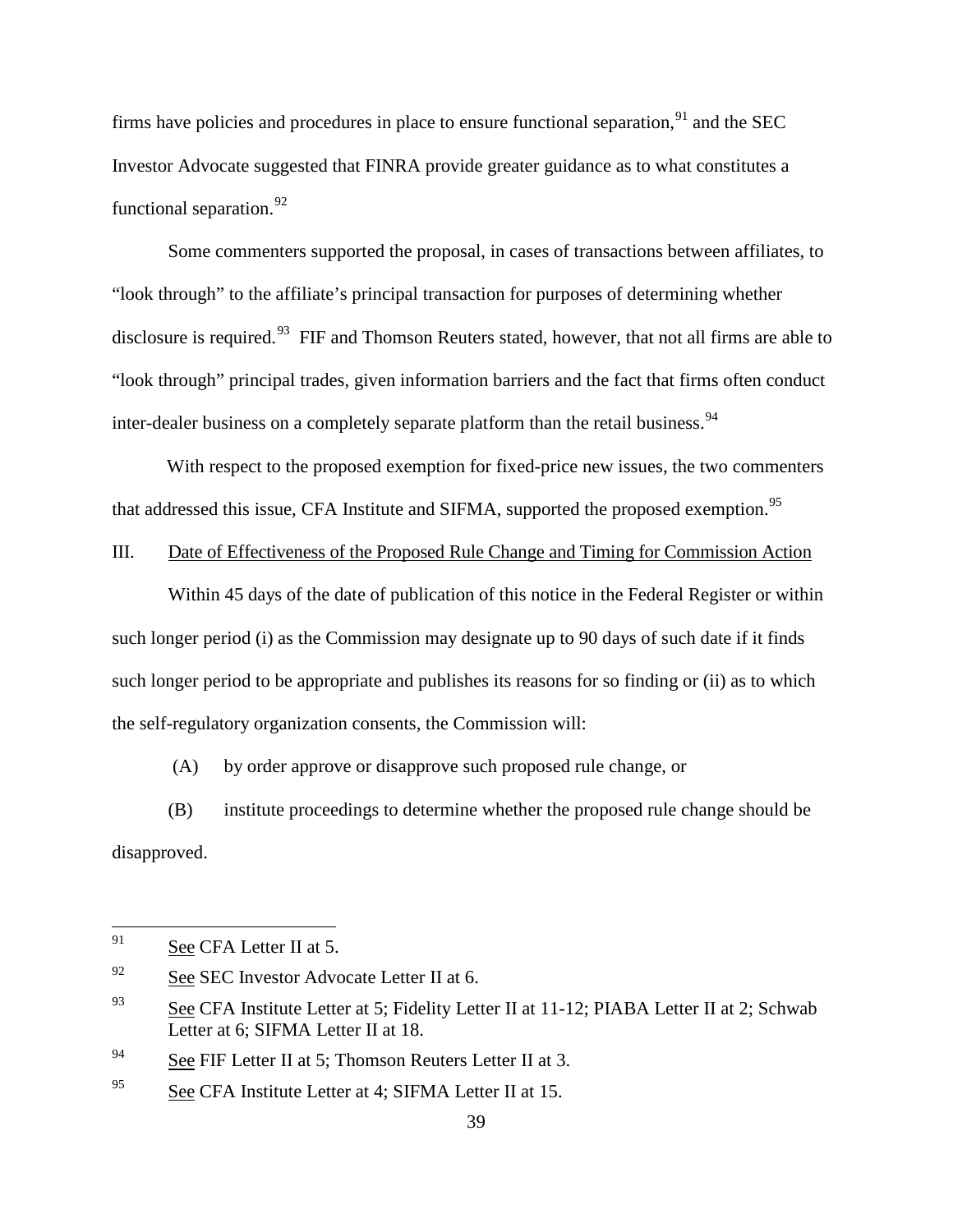### IV. Solicitation of Comments

Interested persons are invited to submit written data, views, and arguments concerning the foregoing, including whether the proposed rule change is consistent with the Act. Comments may be submitted by any of the following methods:

#### Electronic Comments:

- Use the Commission's Internet comment form (http://www.sec.gov/rules/sro.shtml); or
- Send an e-mail to rule-comments@sec.gov. Please include File Number SR-FINRA-2016-032 on the subject line.

#### Paper Comments:

• Send paper comments in triplicate to Secretary, Securities and Exchange Commission, 100 F Street, NE, Washington, DC 20549-1090.

All submissions should refer to File Number SR-FINRA-2016-032. This file number should be included on the subject line if e-mail is used. To help the Commission process and review your comments more efficiently, please use only one method. The Commission will post all comments on the Commission's Internet website (http://www.sec.gov/rules/sro.shtml). Copies of the submission, all subsequent amendments, all written statements with respect to the proposed rule change that are filed with the Commission, and all written communications relating to the proposed rule change between the Commission and any person, other than those that may be withheld from the public in accordance with the provisions of 5 U.S.C. 552, will be available for website viewing and printing in the Commission's Public Reference Room, 100 F Street, NE, Washington, DC 20549, on official business days between the hours of 10:00 a.m. and 3:00 p.m. Copies of the filing also will be available for inspection and copying at the principal office of the